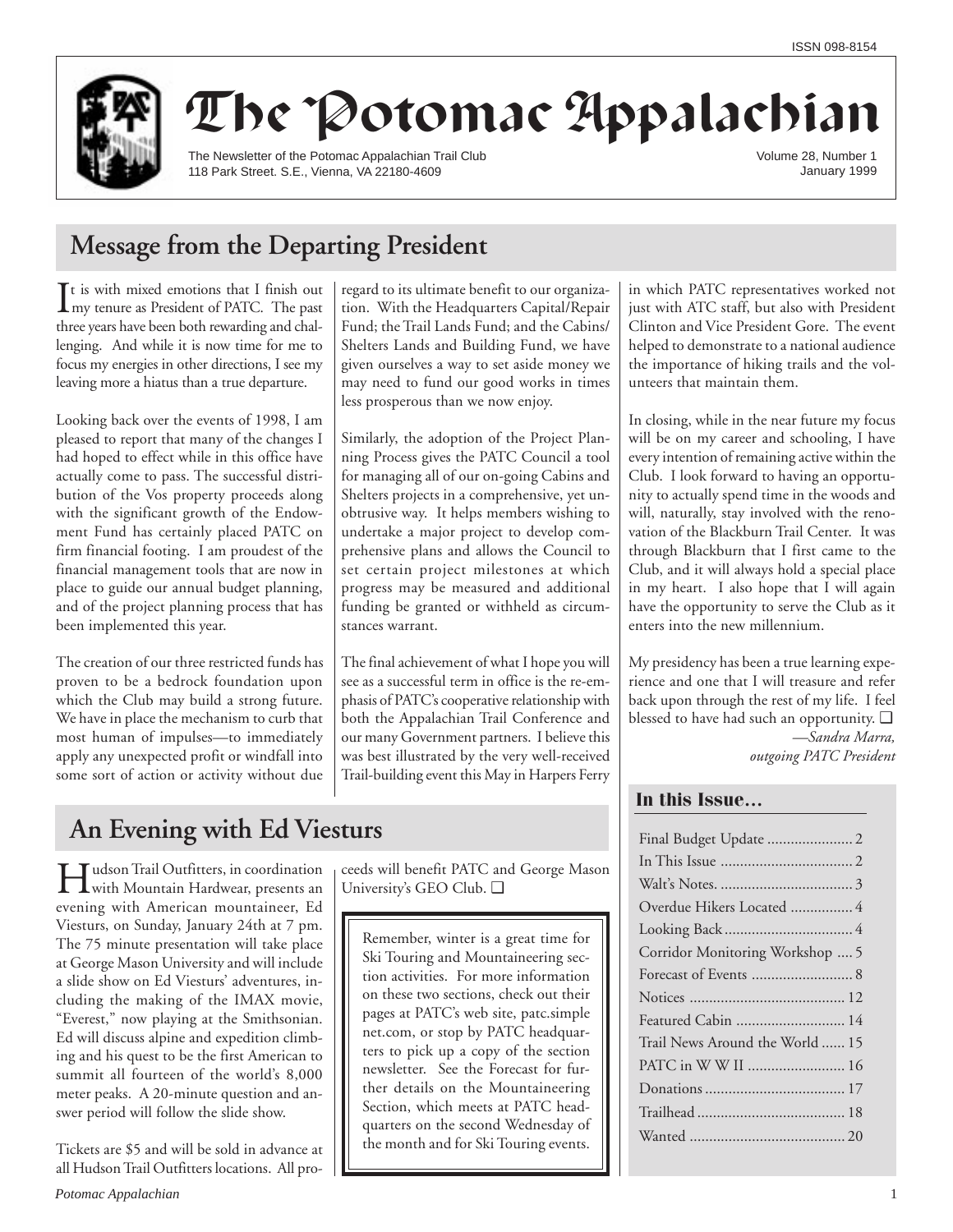### **Council Members, Chairs and Staff**

**Officers**

**President:** Walt Smith, 703/242-0693, wsmith@visuallink.com **VP Operations:** George Still **VP Volunteerism:** Tom Johnson **Supervisor of Trails:** Peter Gatje Email: PJGatje@aol.com **Supervisor of Corridor Management:** Tom Lupp **General Secretary:** Warren Sharp **General Counsel:** Eric Olson **Membership Secretary:** Terry Cummings **Treasurer:** Dick Newcomer **Recording Secretary:** Gerhard Salinger

**Sections/ Chapters Mountaineering Section:** Tony Sanders **SMRG:** Randy Rupp **Ski Touring Section:** Katherine Stentzel **North Chapter:** Steve Koeppen **N. Shenandoah Valley Chapter:** Martha Clark, mclark@visuallink.com **S. Shenandoah Valley Chapter:** Lynn Cameron **Charlottesville Chapter:** John Shannon **West Virginia Chapter:** Jane Thompson

**Standing Committee Chairs (Council Members) Blackburn Trail Center:** Chris Brunton **Cabins:** Matt Ogorzalek **Cabin Construction:** Charlie Graf **Conservation:** Mary Margaret Sloan **Corporate Donations:** Jack Reeder **Endowment:** Bill Ladd **Finance:** Blair Staley **Hikes:** Tom Johnson **Lands:** Phil Paschall & Eric Olson, co-chairs **Legal:** Eric Olson **Maps:** Dave Pierce **Maryland Appalachian Trail Management Committee:** Charlie Graf **Public Affairs:** Terry Cummings **Publications:** Jean Golightly **Shelters:** Vacant **Trail Patrol:** Mickey McDermott

**Special Committees/Ongoing Activities Archives & Library:** Paula Strain **Tuscarora Trail Land Management:** Vacant **Cabin Reservations:** Marilyn Stone **Deputy Supervisor of Trails:** Rick Rhoades **Firestone Tract Management:** Vacant **Information/Sales Desks:** Marguerite Schneeberger **Internet Services:** Andy Hiltz **Land Management:** Ed McKnew **Vining Tract Management:** Howard Johnson

### **Potomac Appalachian**

**Chief Editor:** Bianca Menendez Email: bianca@moon.jic.com **Features Editor:** Joanne Erickson **Forecast Editor:** Joe O'Neill Email: Joe\_Oneill@prodigy.com Pre-press: Nancy Merritt, E-mail MeritMktg@aol.com

**Headquarters Tel:** 703/242-0693 **Fax:** 703/242-0968 **Email:** WRiley1226@aol.com **24-hour Activities Tape:** 703/242-0965

### **Staff**

**Director of Administration:** Wilson Riley (Ext. 11) Email: WRiley1226@aol.com

**Trails Management Coordinator:** Heidi Forrest (Ext.12) Email: heidif@erols.com

**Business Manager:** Regina Garnett (Ext. 15) Email: rgarnett@erols.com

**Membership/Cabin Coordinator:** Pat Fankhauser (Ext. 17) Email: pfankh@erols.com

**Sales Coordinator:** Maureen Estes (Ext. 19) **World Wide Web URL:** http://patc.simplenet.com/

## **Final Budget Update**

Just as this edition was heading for the press,<br>Congress and the President enacted into Congress and the President enacted into law the final \$15.1 million in appropriations needed to bring the Appalachian Trail fully into public ownership by the end of the century. The funds were included in the endof-session omnibus appropriations bill that the Senate passed and President Clinton signed on October 21.

Rep. Ralph Regula of Ohio, chairman of the House interior-appropriations subcommittee, had championed the two-years-in-one approach as far back as the 1997 federal budget deal. President Clinton strongly endorsed providing the final Trail-protection funds this year, in an April speech on the AT in Harpers Ferry, West Virginia.

For the last 20 years, the National Park Service (NPS) and US Forest Service (USFS) have been acquiring more than 3,000 small parcels of land outside other national-park units and within national forests to provide a basic buffer for the footpath, averaging 1,000 feet in width. The 1999 omnibus appropriations bill contained \$8.1 million for the Park Service and \$7 million for the Forest Service to complete the protection program.

ATC Executive Director, David Startzell, thanked Rep. Regula and retiring Rep. Sidney Yates of Illinois, the ranking subcommittee Democrat and former chairman, for their years of support, as well as their Senate counterparts, Slade Gorton of Washington and Robert Byrd of West Virginia. He also noted that many senators and representatives speak up for the Trail each year.

At the end of September, NPS had left to acquire 5,103 acres in 10 states to protect 14.4 miles of trail; USFS, 4,720 acres in six states, covering 11.5 miles. In addition, four of the 14 Trail states have pledged to buy another 150 acres to protect 1.7 miles.

Just 20 years ago, 45 percent of the backcountry ridgecrest trail, begun in 1922 and completed as a continuous route in August 1937, was on private land subject to development. ❑

*—Judy Jenner reprinted from* Appalachian Trailways

## **In this Issue**

Welcome to a New Year of the *PA*! This issue features two important new columns. The first is Walt's Notes, by our new President, Walt Smith. Walt will be jotting down his thoughts to the membership each month and letting the Club know of important issues and concerns we all need to know about. The second is Featured...of the Month, where I will feature a work crew, cabin, shelter, overseer, Chapter, or section in PATC each month. This feature is meant to spread the

word about all the wonderful things going on in PATC. If you're looking for a new volunteer opportunity or just want to find out what other Club members are doing, look to this article. This month's Featured Cabin of the Month is Blackburn. If you're interested in having your work featured in the *PA,* let me know. Don't have anyone who likes to write on your crew? I can provide a writer to work with you in developing an article. ❑

*—Bianca Menendez, Editor*

## **IN MEMORIAM**

Laskey J. Howard, PATC Life Member, died in November, 1998. Laskey was the wife of Victor A. Howard, also a Life Member, who died in 1997. Laskey and Victor became members in 1936 and both served as AT trail overseers. They were active with the square dance group, the Allemande Lefters, up to the 1970s. In the late 1940s and early 1950s, Victor served various officer positions of the Club including First Vice President, Second Vice President, and President.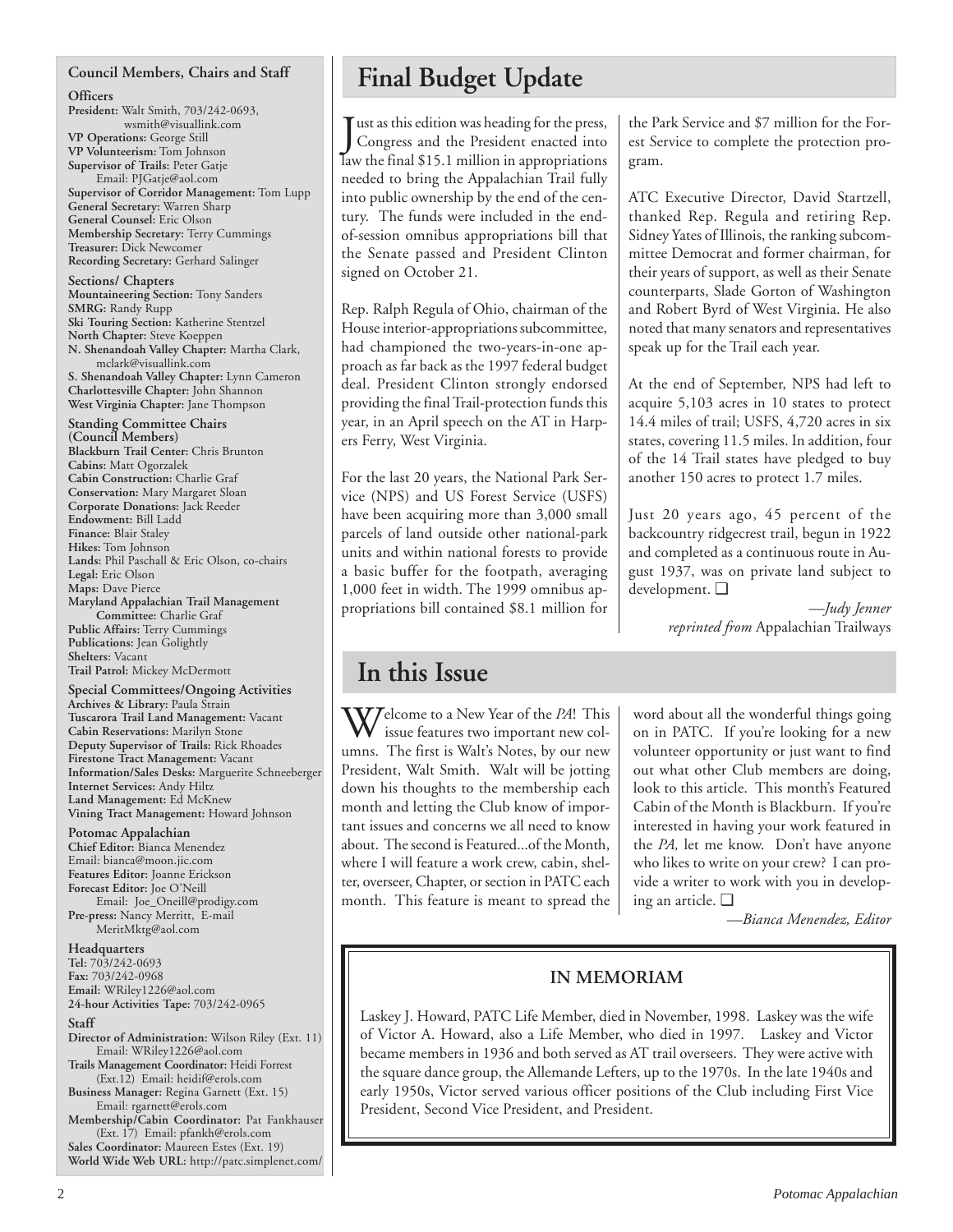## **Walt's Notes**

### **The Past and the Future**

It is a great honor to serve as the President<br>of the Potomac Appalachian Trail Club. I of the Potomac Appalachian Trail Club. I will do my best to live up to the respected standards established by previous presidents. As I looked around the hall during the annual meeting in November, while Sandra Marra was presiding, I noticed several past presidents—John Oliphant, Warren Sharp, Jack Reeder—people who continue to serve their Club in different capacities today. There were others in the room who likewise have distinguished themselves by volunteering to work for the Club for many years. And as I reflected on their accomplishments, I thought of how thankful for their service we may be, those of us who hike on the trails, sleep in the cabins and shelters, and enjoy many other Club amenities. I should like to thank the officers who have just left the Executive Council for their excellent service.

There are many reasons for honoring Sandi for her work as President. Her commitment to establishing planning and financial systems comes to mind. But I shall personally not forget the workday night when she drove all the way out to Winchester to visit the local chapter. This action inspired me to commit myself, as President, to visiting as many of our activities in the outlying areas as I possibly can.

Bob Butt completed ten years as Supervisor of Corridor Management, skillfully resolving a myriad of problems associated with boundaries and neighbors. He continues his voluntary service as a member of the Board of Managers for the Appalachian Trail Conference.

Randy Minchew completed his term as the first General Counsel, a position that was created two years ago when the new constitution was adopted. However, Randy had been doing the work on a volunteer basis many years before the services were so formally recognized. His assistance in purchasing the headquarters building in 1991 is of special merit.

Membership climbed past six thousand during Lisa Still's term as Membership Secretary. Lisa will also be remembered for many occurrences that promoted the welfare of the members: her monthly new member meetings, the family events, as well as her last event, the annual dinner itself!

Thank you all! The new Council will have its hands full in dealing with future issues.

The Council completed a planning session in December, which resulted in determining those issues that would require the most urgent attention in the coming months. (See "PATC Planning Session.") However, these issues are PATC issues. These issues belong to all of us. Moreover, there isn't much time to deal with some of them. For example, urban growth doesn't stop while we try to make up our minds as to how we are going to protect viewsheds along the trails or provide means for parking cars and hiking into Shenandoah National Park from the outer perimeter. And the population keeps growing around the national and Virginia state capitals. This means that, if we are to leave a hiking heritage for our grandchildren that is at least of the same high quality as we found it, we will need more trails in the future in order to provide the experiences we cherish now. I challenge you to think about how much you appreciate the hiking and backpacking part of your life; how much do you value the organization that maintains cabins, shelters, and one thousand miles of trails in the area; how much is the volunteer tradition worth to you? Shall we keep it alive so that we can make a real difference in so many people's lives in the future? I challenge all members to become involved in making that meaningful difference.

### **Why do We Volunteer?**

There are many examples of PATC volunteers who inspire us. Recently, while looking over a list of overseers of the Appalachian Trail, I noticed that Sam Moore began work on a stretch of 2.8 miles in January 1948. Imagine that, being an AT Overseer for more than fifty years! Why do we volunteer to be an overseer or join a work crew to help maintain a trail? I suppose there are many reasons. In this case, none of the reasons seem to have much to do with a good-looking résumé! Some people respond to the question by saying that "its payback time. I have been hiking on these trails for years and now it is time to cut the weeds on one for awhile," or work on a cabin crew, or help at the PATC reservation desk in Vienna, or whatever might need to be done. This is a good reason and every hour contributed here and there, as part of the team effort, helps produce the worthy end result for which our Club is noted.

Other PATC members volunteer to lead a hike, work with the Tulip Tree Cabin Crew, the Trail Patrol, or the Shenandoah Mountain Rescue Group, or elsewhere because they want to learn new skills, or brush up on old ones, and enjoy working with a group of people.

Sometimes the camaraderie that develops between fellow volunteers results in forming meaningful friendships over time.

These are more good reasons for helping. For many folk, the opportunity to get away by themselves in scenic mountains is found to be healthy, even therapeutic. A trail or shelter overseer position provides a piece of familiar real estate to enjoy without the burden of ownership.

Whatever your initial reason may be for volunteering, the activity should be fun and interesting in order to sustain your participation. From among the vast number of tasks needing another hand, I recommend that you select one that makes your PATC membership rewarding for you personally. Look around and take on a bit of the organization that makes you feel good! My friends, I ask for your support so that we continue to make our volunteer system work. I ask for your support so that we may leave a hiking legacy of the high quality that we now enjoy. ❑

See you on the trail,

### Patrons

Capital Hiking Club Center Hiking Club Potomac Backpackers Association Sierra Club, Washington Outings Program Wanderbirds Hiking Club

### Corporate Supporters

Blue Ridge Mountain Sports **Campmor** Casual Adventures Duron Hewlett-Packard Hudson Trail Outfitters Outdoor Adventure REI The Outfitter at Harpers Ferry The Trail House Wilderness Voyagers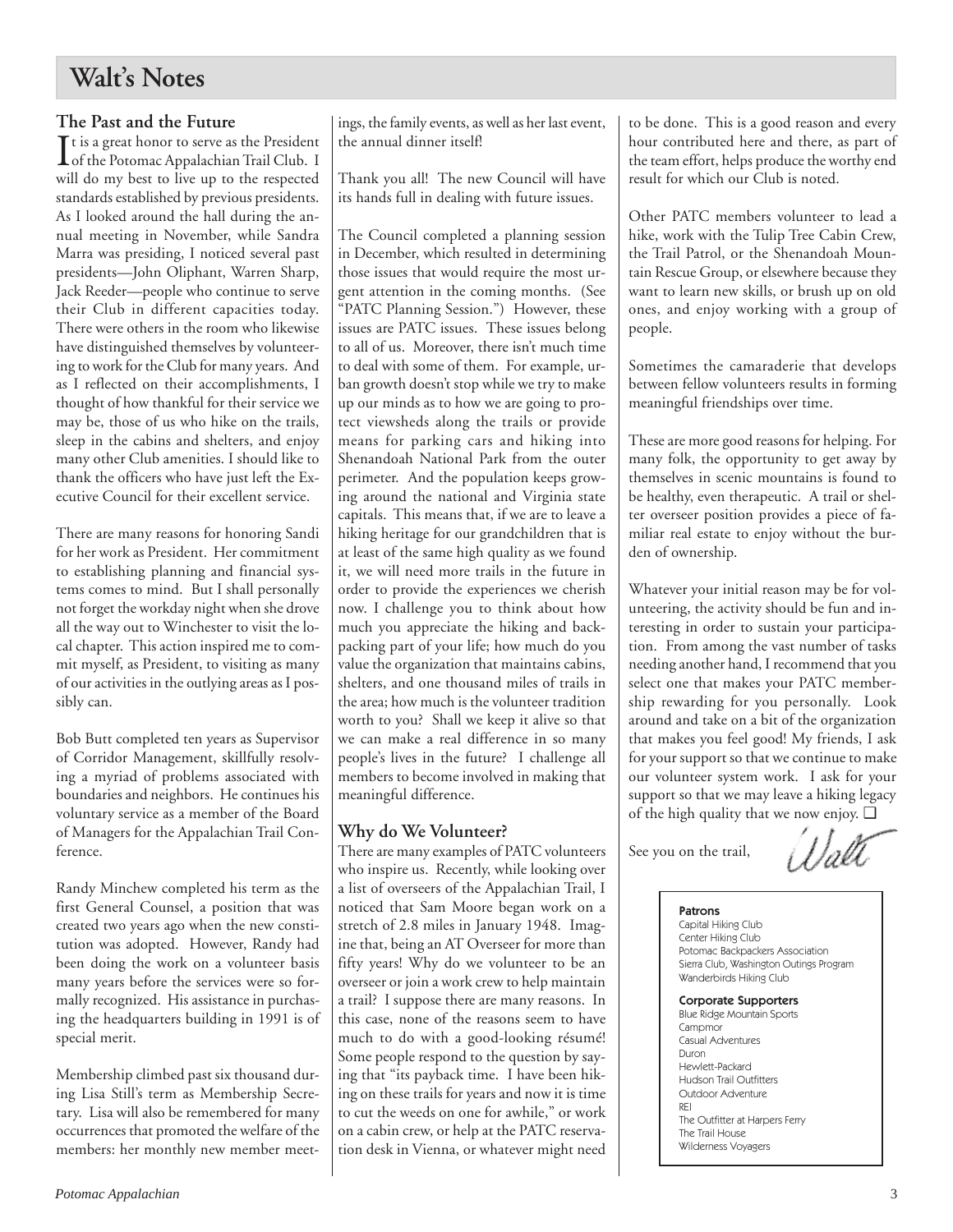## **Overdue Hikers Located On Appalachian Trail**

A moonlit Halloween night. A husband<br>Aawaits at a trailhead parking lot for his wife and her hiking companion, who are long overdue after a two-day backpacking trip on a Potomac Appalachian Trail Club (PATC) maintained section of the Appalachian Trail (AT) near Harpers Ferry.

The two backpackers had planned to leave their car at Ashby Gap on Route 50 and head north on the AT to Snickers Gap on Route 7. The husband of one of the hikers, after waiting for several anxious hours at the trailhead for the two women, contacted the VA State Police. After arriving at the scene and interviewing the husband, the police contacted the VA Department of Emergency Services, which in turn contacted the Appalachian Search and Rescue Conference (ASRC), the umbrella organization of local and regional wilderness search organizations. Personal pagers started buzzing across the state as ASRC members were notified of a missing-person incident.

Volunteers, including several men and women from the Shenandoah Mountain Rescue Group (SMRG), which consists entirely of PATC members, were on site within an hour, and after estimating the distance the hikers should have traveled, two teams of SMRG members and other ASRC volunteers were hastily dispatched to search the Sam Moore shelter and sections of the AT.

At approximately 11:00 p.m., a search team located the two hikers, who were bivouacked along the AT. They were tired and dehydrated, having run out of water several hours earlier, but they otherwise were in good condition and able to walk without aid. The hikers were escorted to the Bear's Den Hostel parking lot, where a county police car drove them to the impromptu search headquarters on Route 7.

All ended well. The overdue hikers and search teams arrived home safely. But the night's operation provided several important lessons for all PATC members embarking on outdoor adventures.

## **Hiking Precautions First**

If your hiking trip involves being picked up at a specific destination, stick to your original plans and allow yourself ample time to get to your destination. Simply put, hike where you tell people you're going to hike. When you arrange to have someone pick you up, don't assume that they have ESP and will somehow sense that you've changed your travel plans.

The two hikers in this case decided, at the last minute, to start their hike from Linden, VA, instead of Ashby Gap, parking their car near Route 66. This added several miles to their trip, and when police looked for their car at Ashby Gap (where they specifically said they were going to park) it wasn't there. This whimsical extension of the hike not only caused the two backpackers to be substantially overdue, but the fact that their car wasn't where it was expected to be raised grave concerns among authorities as to the possible fate of the hikers. Had they been kidnapped? Did someone on the trail attack them and steal the car keys? Obviously, none of these events occurred, but no one had any way of knowing that at the time.

Second, carry enough water! An obvious point, but one that many hikers overlook. Due to the current drought, many water sources along the AT, especially at higher elevations, have dried up. Even "reliable" springs have turned off the taps for the season. The two backpackers in this case were thus unable to replenish their water supplies.

It is important to study your topo maps, ask hikers with recent experience in the area you plan on hiking where you'll be able to get water on the trail, and carry plenty of water when you start your trip. Bring a water filter pump or purifying tablets on hikes, especially long ones, and fill up your bottles at every opportunity. If a water source you've been counting on is dry, don't tough it out, cut your trip short. An exhausted and dehydrated hiker is well on the way to becoming a disoriented or injured hiker. In many cases of hypothermia, dehydration is an underlying component.

## **The Right Things To Do**

"The hikers did several things right," says Todd L'Herrou, PATC member and ASRC Incident Commander for the search. "Although they changed their plans, at least they let someone know where they were going and when they were planning on finishing their trip. When they didn't return as scheduled, the husband did the right thing by waiting for a length of time and then contacting the police. Additionally, the women didn't continue hiking into the night. They conserved their energy by stopping and making camp along the trail."

"Also," L'Herrou adds, "the search greatly benefited from the fact that the SMRG members who were involved in the search are active PATC members and were very familiar with the trails in this region. They've hiked in the area previously (several SMRG members had actually been hiking near Route 7 earlier that day) and knew where the shelters were and where a person would be likely to make an emergency camp along the trail. This knowledge greatly aided in the swift and safe completion of the night's search." ❑

*—John Luck*

## **Looking Back**

20 Years Ago this Month....

Construction of a bridge in the Linn Cove area of Grandfather Mountain in North Carolina was announced. The bridge and 1.3 miles of Parkway remaining to be built were to complete the Blue Ridge Parkway. That portion of the Parkway was scheduled to open on September 11, 1985, the 50th anniversary of the beginning of construction on the Parkway.

40 Years Ago this Month....

A quiz on members' knowledge of the PATC pointed out that the entire AT was not blazed. Parts of the Trail were so clear that the relevant maintaining club or agency painted no blazes. At the time, that included the Trail in Shenandoah National Park.

60 Years Ago this Month....

The US Forest Service and the National Park Service signed an agreement "to promote the 'Appalachian Trailway' as a distinct type of recreational area devoted particularly to hiking and camping." At the time, 704 miles of AT in eight national forests and two national parks were included in the agreement, including Shenandoah National Park, George Washington National Forest, and Jefferson National Forest.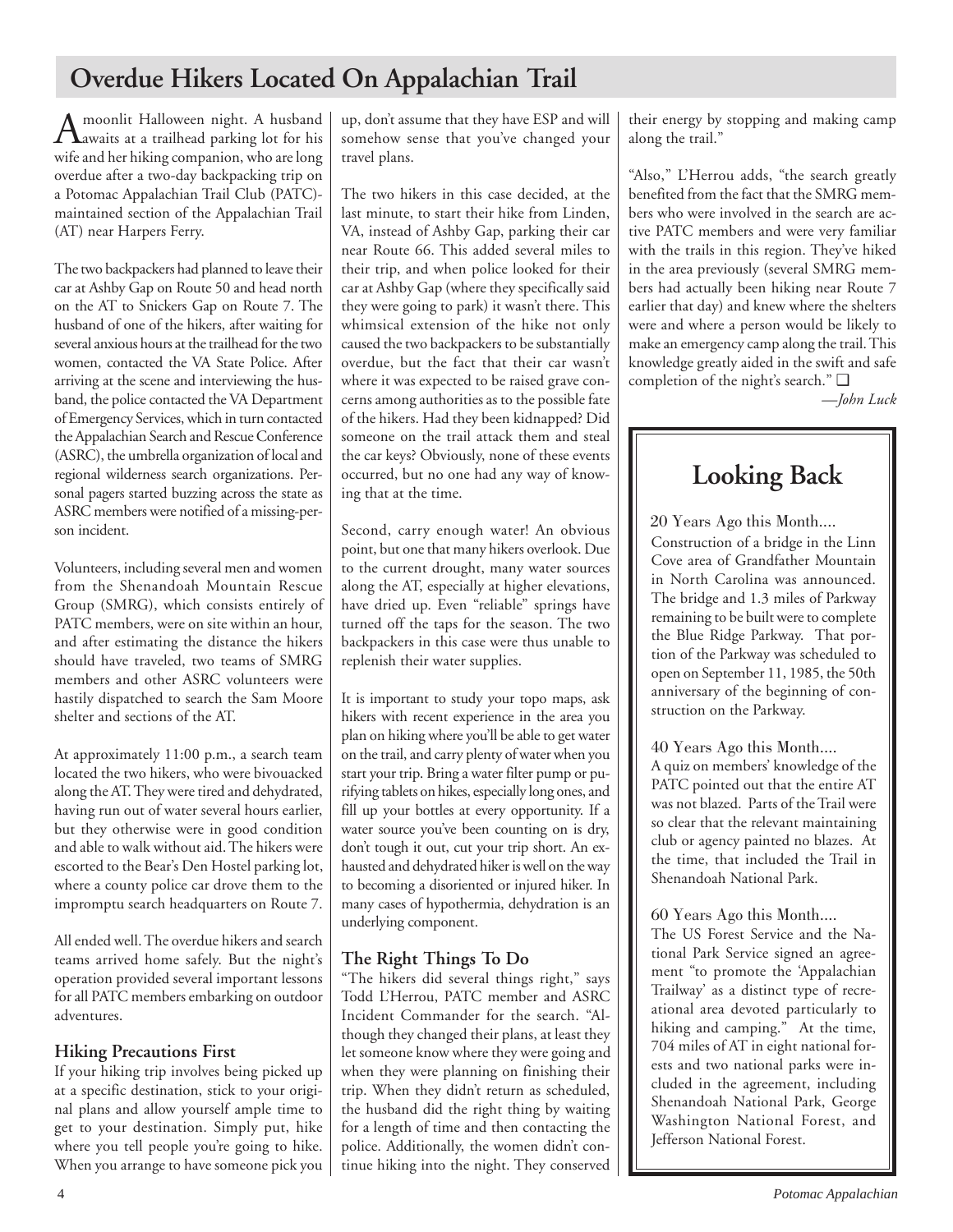## **Corridor Monitoring Workshop**

The Appalachian Trail passes through a<br>strip of publicly owned land known as the AT Corridor. The corridor is a large "jigsaw puzzle" of parcels purchased by the National Park Service and other federal and state agencies. It is the responsibility of ATC and PATC to inspect and monitor the corridor lands purchased by NPS. The purpose of a monitor program is to serve as the "eyes and ears" of the land owner, NPS. Monitoring is the first step in identifying problem areas in the AT Corridor, and planning remedial action to protect the investment in the land. Volunteer corridor monitors are assigned a section of corridor and usually spend about a half a day on each inspection trip. A corridor monitor must enjoy bushwhacking as work is entirely off trail. Strong map and compass skills are necessary, and some detective work is required to locate corner markers or faded property lines. Monitors will look for illegal activities such as dumping, timber cutting, hunting, horseback riding or bike/ ATV use. A corridor monitor workshop will be held on March 20, 1999 at Bears Den Hostel from 9:00 a.m. to 5:00 p.m. This will be the first corridor monitor workshop held in five years and there are currently several areas that need monitors. This workshop will be necessary to learn the technical skills needed to be a successful monitor. Registration is required to attend the workshop as space is limited. The hostel will provided free

overnight lodging Friday & Saturday nights. Please send your registration form to Heidi Forrest, 118 Park Street, S.E., Vienna, VA 22180 or fax to 703 242-0968 by February 28, 1999. ❑

| <b>CORRIDOR MONITORING WORKSHOP</b><br>Saturday March 20, 1999<br><b>Registration Form</b>                |  |  |  |  |
|-----------------------------------------------------------------------------------------------------------|--|--|--|--|
|                                                                                                           |  |  |  |  |
|                                                                                                           |  |  |  |  |
|                                                                                                           |  |  |  |  |
|                                                                                                           |  |  |  |  |
| I require overnight lodging for Friday ___________<br>Saturday                                            |  |  |  |  |
| Mail to: Heidi Forrest, 118 Park Street, SE. Vienna, VA 22180 or fax 703/242-0968<br>by February 28, 1999 |  |  |  |  |

## **Creative Uses for Trail Maintenance Tools**





*Members of the Shenandoah Work Crew really got creative when one of their compadres' inadvertently left their car keys inside their vehicle. It was a good thing Park Service Rangers were with them, or this exercise would have looked a little bit suspicious from the road. Maybe Heidi Forrest will add this to the Chainsaw Workshop program. You just never know when you might need to use this technique.*

*—Photo by Heidi Forres*t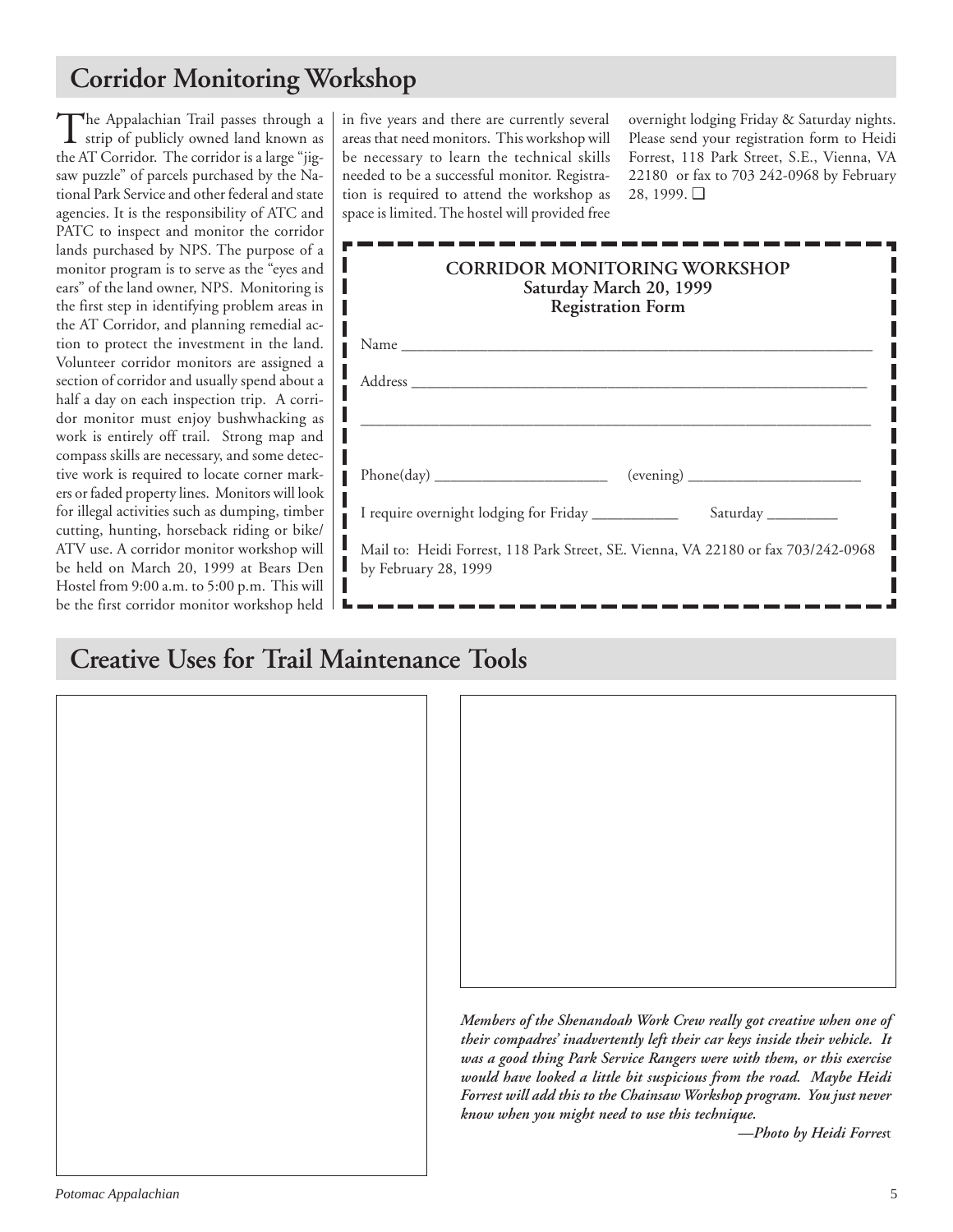## **Technology and the Map (Part 1 of 4)**

Information technology is affecting almost<br>every area we deal in, and maps are no exevery area we deal in, and maps are no exception. In fact, geospatial information technology, such as the global positioning system (GPS) and digital mapping, are making significant changes in the cartographer's environment.

For the most part these changes are bringing about improvements, whether directly or indirectly. One example can be found at the US Geological Survey (USGS), where they are adding full Universal Transverse Mercator (UTM) grids to their large-scale maps. The UTM is a coordinate grid system, which, when printed on maps, provides a way to describe the position of any feature portrayed by the map. A "full" grid means the grid lines are drawn across the entire map sheet vs. being portrayed by small cross symbols at the grid intersections.

USGS adopted this system because experience and testing have proven that it is much easier to use for positioning than using a system based on geographic latitude and longitude expressed in degrees-minutes-seconds.

In one test, a group of firemen and backpackers were taught how to use both systems and were polled as to their preference. The choice was 100 percent for using UTM over latitude and longitude.

While this change was brought about because of GPS, knowledgeable backpackers and hikers will find this grid adds a lot of value to their map even when they don't use GPS. Most of the time they will use the grid as a reference for measuring direction (for their compass) and distance.

Today, Potomac Appalachian Trail Club (PATC) maps carry full geographic latitude and longitude grid lines. In coming years, our maps will migrate to a system of full UTM grids just like those you'll find on USGS maps printed after 1993. In fact, most of the USGS maps of the northern Shenandoah National Park (SNP) already have this map feature. As part of the normal revision process, a new edition of Map 9, SNP's Northern District, was scheduled to be published in November 1999, and it is the first to carry the new grid.

To prepare PATC members for these upcoming changes, a series of articles published in the coming months will explain how to use this new map feature. The first article will be how to measure direction on the map using the grid and a compass. The second article will feature using the grid in conjunction with measuring and relating distances. The last installment will explain how to measure a coordinate value for some place on the map.

Think of the UTM grid value as an "address in the woods." Someday you might use the grid to note in your journal the address of someplace special you visited on the Appalachian Trail. Or while out hiking, you might come across a person badly hurt and need to use a cell phone to call 911 for help. The UTM grid value will provide you with a precise address that local authorities will easily understand. And should you ever use GPS, you will find your UTM-gridded map an essential tool for use with your GPS receiver.

Information technology is bringing about many changes, and these include information portrayed by our hiking maps. Hikers and backcountry explorers can make use of UTM positioning information to know exactly where they're going. ❑

> *—Tom Terry in coordination with Dave Pierce (Map Committee)*

## **Of Maps and the Walkers**

The maps of which the Potomac Appala-<br>chian Trail Club (PATC) is justifiably proud are, in large part, the creation of a botanist. The story of Egbert Walker's maps is only part of a larger story that began as a PATC romance and continued for over 50 years.

### **The Romance Begins**

Dorothy Kimball Walker says that in 1930 and 1931 she saw Egbert Walker a number of times in the group at the corner of 15th Street where the bus picked up PATC hikers before she finally met him. This is not too surprising, because at that time, PATC trips brought out 40 to 60 people regularly.

Egbert's memory of their romance, as he recorded it, was he went along "as excess baggage" on a camping trip to Mount Katahdin that his sister Lucille and Dorothy Kimball had planned, "just in case a male might be useful in an emergency." Dorothy and Egbert checked out each other's camping skills, he said, and "Eyes were opened, and dreams began to form."

In 1935, Dorothy learned a new word. The two were visiting her father at Sea Cairn in Maine and took a walk in the twilit woods. A shooting star passed overhead. "That means it's time for an osculation," Egbert observed. "What's that?" she asked. He demonstrated with an enthusiastic kiss. They were married in 1936, and Dorothy resigned as teacher of science in one of the District's junior high schools to become a housewife.

Egbert came to work in the herbarium of the Smithsonian Museum of Natural History. Although both were interested in outdoor activities, Egbert discovered PATC a few months earlier than Dorothy did.

Egbert's involvement in PATC mapmaking started out innocently enough. "Coming home from a hard day of trail clearing and

painting blazes in 1933, I was dozing on the back seat," Egbert said. "Myron Avery and Frank Schairer, the driver, were, as expected, discussing PATC problems. In a semilucid moment, I heard that the Club was having trouble getting maps made. Innocently and unguardedly I said that in my early high school days, using a cyclometer-equipped bicycle and an Ingersoll watch for measuring divergent angles of diagonal streets, I had made a map of my home town on the Wisconsin-Illinois border. 'You're on the Map Committee,' announced the President in his characteristic manner." In 1934, Egbert succeeded Gordon Kennedy as the third Maps Chairman, Ken Boardman being the first (1931-1932).

## **Early Maps**

The first maps the Club made were included in the "Guide to Paths in the Blue Ridge." They were mostly reduced-in-scale reproductions of other maps, to which trail data had been added. However, hikers wanted maps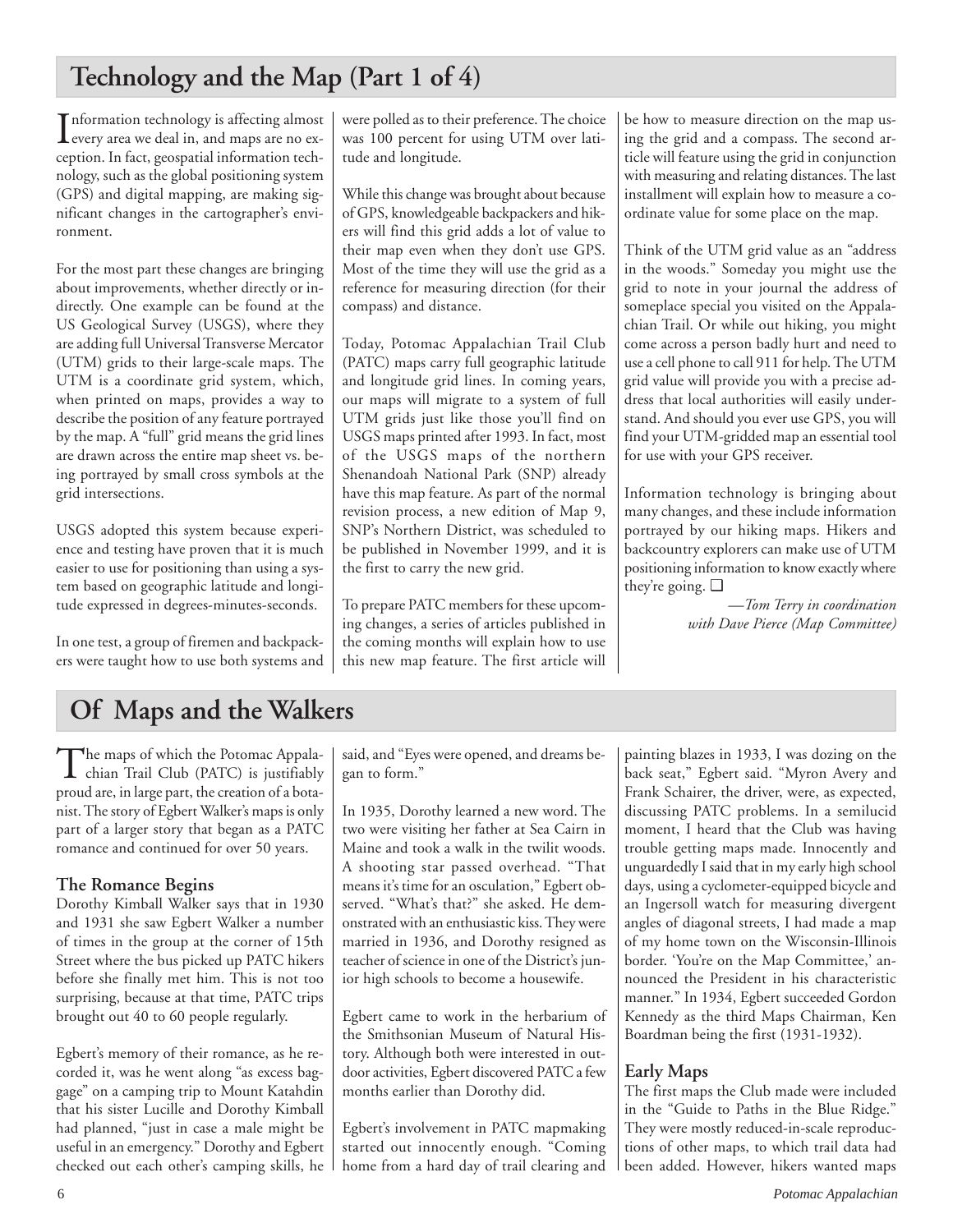they could take with them, without having to carry the guidebook. They also wanted more information on heights and grades.

The Club's map of the Maryland section of the AT (1933) was the first attempt to show contours in some way. In 1935, the Maps Committee produced an experimental map of the Old Rag region with actual contour lines—at 150 feet apart. Later central and southern maps of Shenandoah National Park (SNP) appeared with contour lines at the now conventional 100-foot intervals.

The Maps Committee met monthly to plan its work, usually at the Walker residence, since PATC had no building of its own until 1946. Field testing was a large part of the committee's work because the available base maps were often quite out of date. Most field work was carried out by individuals or small parties, either operating on foot or by auto.

Back in town, volunteers would trace contours and other information from the base map onto a transparency overlay, then add trail data and lettering. After the map was printed, copies were returned flat to the Club where map-folding parties were held.

Egbert described how PATC maps were made at the ATC in Gatlinburg, TN (1937). Shortly thereafter the ATC's "Manual of Techniques for AT and Amateur Mapmaking," based on Egbert's speech, was published.

In 1940 and 1941, Egbert's Maps Committee reorganized the boundaries of the PATC and renumbered the existing 12 maps to create a series that provided continuous coverage of our part of the AT. Egbert also standardized map symbols. This was fortunate because when America entered World War II in late 1941, PATC had the most up-to-date and complete maps available of the Mid-Atlantic region, which the US Army wanted to use for training troops. Our maps of the SNP and of the area surrounding Camp Ritchie, Md., sold in quantity, enriching the Club's treasury.

### **Other Walker Activities**

Egbert, who had received his Ph.D. in 1940 from Johns Hopkins, did more than make PATC maps in his spare time. He continued blazing trail and leading hikes. Meanwhile, Dorothy had been going on Club trips, but did not become involved in other Club work until 1941 when she was a member of the Photo Committee. In 1942 through 1945, she is listed as a member of the Shelters (that is, Cabins) Reservations Committee and was also on the Headquarters Committee in 1945.

The birth of young William about 1944 did not curtail the Walkers' activity much. The baby went along in a canvas and wood backcarrier. The design and instructions for its construction can be found in a 1944 PATC Bulletin article written by H.F. Stimson and Egbert Walker.

Egbert became PATC's third president in 1947-1948, resigning as Maps Chairman, but remaining on the committee. Dorothy also was listed as a member of the Maps Committee in 1947-1948.

### **Later Involvement**

The Walkers became active again in PATC committees in the 1960s. Egbert was a Map Committee member in 1963 and Chairman in 1964-66. He resumed the chairmanship in 1969, holding it till 1976. Dorothy was a member of Headquarters staff in 1960 and remained there until 1966 when she took over as Headquarters Committee Chair from Ruth Blackburn, holding that post through 1972.

Dorothy explains her Headquarters work this way: "Egbert always came to Headquarters after leaving work at the Smithsonian. He would work there several hours in the evening. I got in the habit of coming there with something for him to eat, so it was easy for me to get to know Headquarters operation and to help there."

While Egbert had officially retired in 1958, it was not until the couple sold their Takoma Park home and moved to the Friends Retirement Village in Sandy Spring in 1976 that Dorothy and Egbert dropped out of active Club participation, though they continued to appear at annual meetings and dinners until 1990.

Mr. Maps died in 1991. Old-timers of the Club miss them both and appreciate Egbert's contributions. New-timers may not realize how much outdoors fun mapmaking was back then—and sometimes still is today. ❑

*—Paula M. Strain*



### **ARE YOU MOVING?!!**

Did you know that the Post Office charges PATC 50 cents every time they let us know a member has moved? You can help save money and get information to you faster just by telling us yourself.

Please fill out the following form and mail it to 118 Park Street, S.E., Vienna VA 22180- 4609. You can also call Pat Fankhauser at 703/242-0693 or e-mail her at pfankh@erols.com.

\_\_\_\_\_\_\_\_\_\_\_\_\_\_\_\_\_\_\_\_\_\_\_\_\_\_\_\_\_\_\_\_\_\_\_\_\_\_\_\_\_\_\_\_\_\_\_\_\_\_\_\_\_\_\_\_\_\_\_\_\_\_\_\_\_

\_\_\_\_\_\_\_\_\_\_\_\_\_\_\_\_\_\_\_\_\_\_\_\_\_\_\_\_\_\_\_\_\_\_\_\_\_\_\_\_\_\_\_\_\_\_\_\_\_\_\_\_\_\_\_\_\_\_\_\_\_\_\_\_\_\_\_

Name:\_\_\_\_\_\_\_\_\_\_\_\_\_\_\_\_\_\_\_\_\_\_\_\_\_\_\_\_\_\_\_\_\_\_\_\_\_\_\_\_\_\_\_\_\_\_\_\_\_\_\_\_\_\_\_\_\_\_\_\_

Effective date of New Address:\_\_\_\_\_\_\_\_\_\_\_\_\_\_\_\_\_\_\_\_\_\_\_\_\_\_\_\_\_\_\_\_\_\_\_\_\_\_\_\_\_\_\_\_

Old Address:\_\_\_\_\_\_\_\_\_\_\_\_\_\_\_\_\_\_\_\_\_\_\_\_\_\_\_\_\_\_\_\_\_\_\_\_\_\_\_\_\_\_\_\_\_\_\_\_\_\_\_\_\_\_\_

New Address:\_\_\_\_\_\_\_\_\_\_\_\_\_\_\_\_\_\_\_\_\_\_\_\_\_\_\_\_\_\_\_\_\_\_\_\_\_\_\_\_\_\_\_\_\_\_\_\_\_\_\_\_\_\_\_

New Phone Number: \_\_\_\_\_\_\_\_\_\_\_\_\_\_\_\_\_\_\_\_\_\_\_\_\_\_\_\_\_\_\_\_\_\_\_\_\_\_\_\_\_\_\_\_\_\_\_\_\_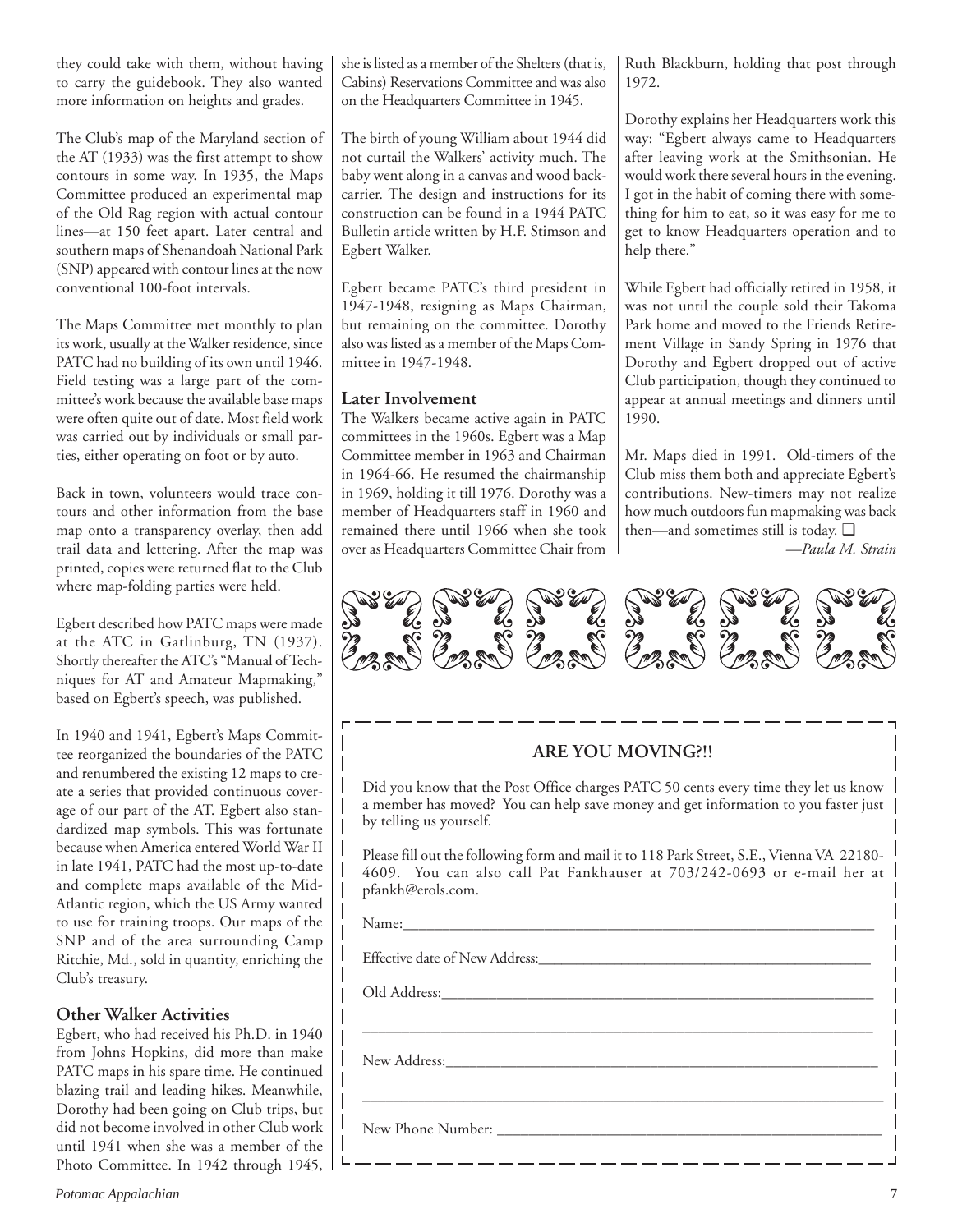### **Charlottesville Chapter**

The Charlottesville Chapter hikes every Saturday, summer, winter and in between. Hikes are about 8 miles. Trail maintenance is usually done on the last Saturday of the month. Meet at Sprint parking lot, 2307 Hydraulic Road at 9 a.m. with food and water for the day. We hike trails in the Southern, Central and occasionally Northern Districts of Shenandoah National Park, and in George Washington National Forest. INFO: Jere Bidwell 804/295-2143, John Shannon 804/293-2953 or Lois Mansfield 804/973-7184.

### **North Chapter**

The North Chapter of PATC conducts monthly trail work trips on the Maryland and Pennsylvania sections of the Appalachian Trail (AT) and on the Pennsylvania sections of the Tuscarora Trail. We also lead hikes on these and other trails. Maryland AT work trips are generally held on the first and third Saturdays—contact Rick Canter (rbcanter@erols.com), 301/824-4942 for information. Pennsylvania work trips are generally held on the AT on the first Saturday and on the Tuscarora on the third Saturday—contact Charles Irvin at 301/447-2848. Pennsylvania AT work trips also include an optional Saturday night stay at the Gypsy Springs cabin. Dinner, breakfast, and camaraderie available. For information on upcoming hikes, contact Chris

## **Chapters**

Firme at 717/765-4833. For general chapter information, contact chapter president Steve Koeppen (skoeppen @qis.net) 410/756-2916.

### **Northern Shenandoah Valley Chapter**

The Northern Shenandoah Valley Chapter sponsors hikes in national and state parks and forests in the Shenandoah Valley vicinity, open to the public, on a monthly basis except during the winter. Hikes are posted in the **Forecast.** Other activities are in the NSV Chapter Newsletter. For further information contact to Martha Clark (mclark@visuallink.com) 540/ 665-2101.

### **Southern Shenandoah Valley Chapter**

See **Forecast** for work trips and hiking events sponsored by the Southern Shenandoah Valley Chapter. Most trips meet in Harrisonburg at the Cloverleaf Shopping Center at 8:00 a.m. Hikers from the DC area should allow about 3 hours to get to our region. INFO: in Harrisonburg, call Suzanne 540/269- 4341; in Staunton or Waynesboro, call Vernon 703/ 886-9218, or Doris 540/885-4526.

### **West Virginia Chapter**

Chapter meeting at Highacre on the first Wednesday of the month; see **Forecast** for up-coming activities. For further information on chapter activities or to receive the chapter newsletter contact Jane Thompson 301/ 865-5399.

### **Ski Touring Section**

The Ski Touring Section has served since 1974 to introduce Washington area residents to crosscountry skiing and to provide cross-country skiing opportunities to experienced skiers. The Section sponsors winter weekend ski trips for all levels of skiers to nearby mountains in Maryland, West Virginia and Pennsylvania, as well as periodic social events year round. INFO: Katherine Stentzel 703/781-3249.

### **PATC Midweek Hikes**

PATC's **Vigorous Group** hikes 8-10 miles at a fast pace; and the **Easy Hikers** hike 5-8 miles on trails with little elevation change. See below for scheduled trips; check the weekly tape (703/ 242-0965) on Thursday or Friday for any changes or additions.

### **Other Clubs' Hikes**

Capital and Wanderbirds hike on Sundays, traveling by bus and leaving from downtown, with suburban stops as well. Center Club, Northern Virginia Hiking Club and Sierra Clubs hike on both Saturdays and Sundays using carpools, which often leave from a suburban Metro stop. Schedules are available at PATC Headquarters and are published in area newspapers on Fridays.

## KEY to Forecast Activities

**All events are marked for easy identification.** Late changes or cancellations are listed on the weekly information tape (703/242-0965), which is updated on Wednesday evening for the following seven days. The Forecast can also be found on PATC's Web site at http://patc.simplenet.com/ forecast.html

- ` **Hiking Trips**
- F **Backpacking Trips**
- } **Trail Work Trips**
- **Cabin/Shelter Work Trips**
- ❖ **Special Events**
- **Meetings**

### **Cross-Country Skiing**

**Note to all hike leaders:** Please ask nonmembers on your hike if they would like to join PATC, then get names and addresses so a club volunteer can send them information packets. Thanks!

## **January**

### **1 (Friday)**

### **DEADLINE - February Potomac Appalachian Headquarters, Vienna, VA**

5:00 p.m. All items for the next issue of the PATC newsletter must be submitted on disk if possible to headquarters, or via e-mail or e-mail attachment to bianca@moon.jic.com. Allow one week for postal service delivery.

### **1 - 3 (Friday - Sunday) Ski Trip - Ski Touring Section New Germany State Park, MD**

Ski Touring Section x-c ski weekend. New Years Weekend at Castelman Inn/Motel in Grantsville, MD. Ski the lovely trails of New Germany State Park in Western Maryland. INFO: Jack Wise 410/256-3963.

### **5 (Tuesday) MEETING - Trail Patrol Headquarters, Vienna, VA**

7:30 p.m. Trail Patrol volunteers are PATC's good will trail ambassadors to the hiking public. They provide a visible, reassuring presence on the trails, educating the public on good hiking practices, minimum impact hiking and camping ethics. Patrol members are trained in land navigation, emergency procedures, radio communications and personal equipment. All patrol volunteers are also expected to become certified in a recognized basic first aid course. Some equipment and uniform items are provided upon completion of training. INFO: John Moore (trailptrl@aol.com) 703/368-1952 or see PATC's website (http://patc.simplenet.com/patrol.html).

### **5 (Tuesday)** ` **HIKE - Vigorous Hikers**

A fast paced hike of about 12-17 miles for strong hikers who enjoy a fast paced workout in the clear winter air. INFO: Cliff Noyes 703/451-5181.

### **6 (Wednesday)**

### **CLASS - Where To Cross-country Ski REI, Baileys Crossroads, VA**

7:30 p.m. Get your gear ready! When it snows, you want to get the best of it! But where can you find snow? REI's Mark Nelson will detail the best places to skinny-ski and the probabilities for good snow from Northern Virginia, Western Maryland, West Virginia and Pennsylvania. Whether you like skiing in tracks or the solitude of breaking trails, there's a place with snow for you! INFO: REI 703/379-9400.

### **6 (Wednesday)** ` **HIKE - Easy Hikers Washington, DC**

About 5 miles city walk around the Washington monuments. Meet at 10 a.m. at the Metro elevator on 12th Street at the Federal Triangle Station (across the street from the Old Post Office). INFO: Renee Schick 301/493-9525.

### **7 (Thursday)**

### **CLASS - Cross-country Ski Destinations REI, College Park, MD**

7:30 p.m. Where can you find reliable snow in the Mid-Atlantic Region? REI's Mark Nelson will discuss and detail some of the best places to ski in Virginia, Western Maryland, West Virginia and Pennsylvania. Whether you like skiing in tracks or backcountry solitude, there's a place in the snow for you! INFO: REI 301/982-9681.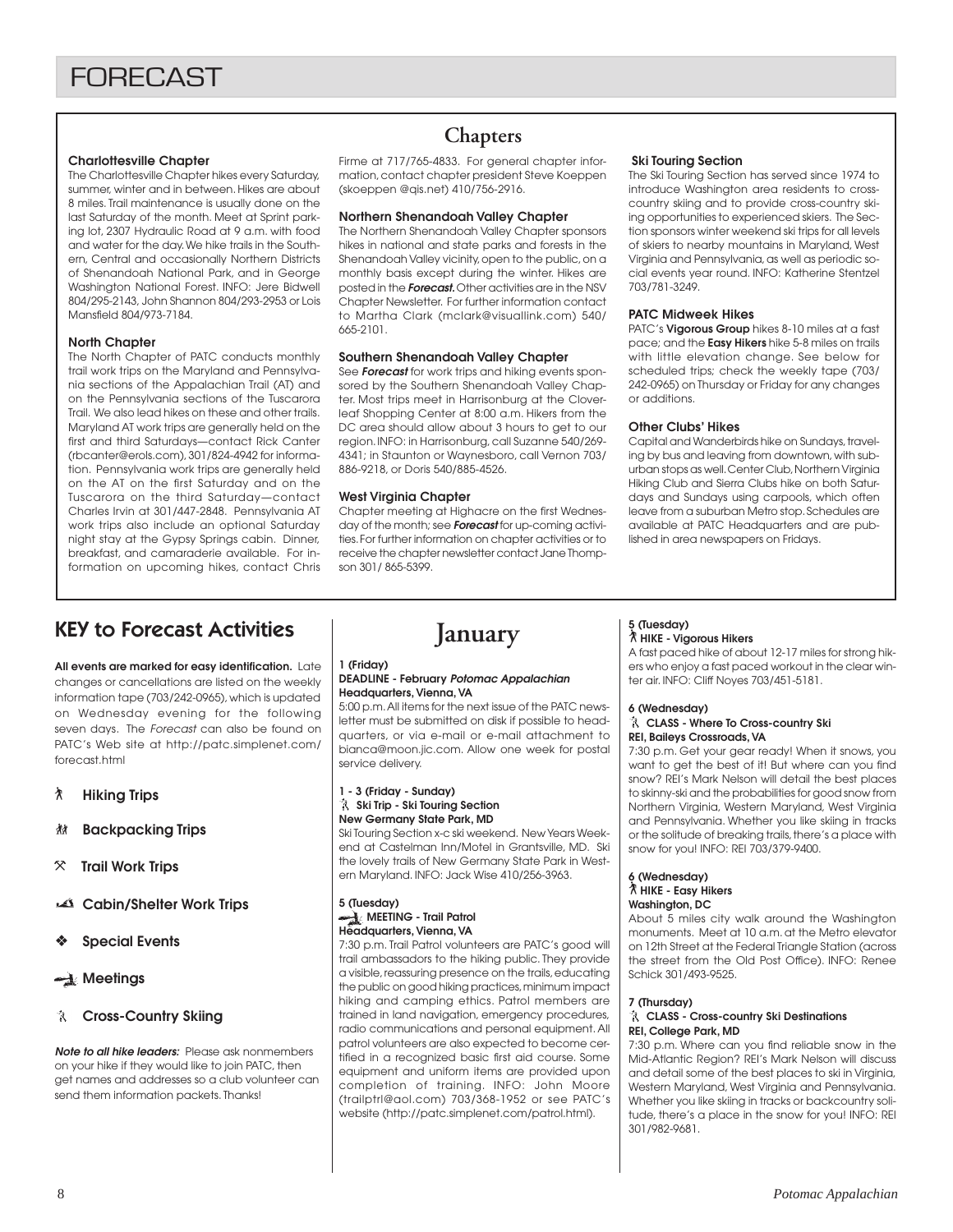## **FORFCAST**

### **9 (Saturday)**

### ` **HIKE - Northern Shenandoah Valley Chapter Roosevelt Island and Washington, DC**

All are invited to join the NSVC as we explore the Potomac River area from the Arlington Cemetery Metro Station to the Foggy Bottom Metro Station, a distance of about eight miles. After noting monuments in the Arlington Cemetery area, we will pass through Rosslyn, hike around the Theodore Roosevelt Island, and cross the Key Bridge into DC. We will walk through Georgetown, enjoy lunch at Georgetown Park, hike along the C&O Canal towpath and the Potomac River, and eventually reach the Foggy Bottom Metro. Come and enjoy a change of scenery from January in the Valley. Leader/INFO: Betsy Fowler (efowler@logicon.com) 703/553-7833 (w), 540/933- 6136 (h).

#### **9 (Saturday)** ` **HIKE - Natural History Hike North District, Shenandoah National Park, VA**

Join Bob Pickett on an 8.2 mile loop along Little Devil's Stairs and Piney Branch Trail. This is a moderately difficult trail, ascending 1500 feet, and involves several small stream crossings and walking over wet/icy rocks. At least the nettles and poison ivy will not be a problem. Cultural resources, woody plants, mammals and geology will be discussed. INFO: Bob Pickett 301/681- 1511.

### **9 (Saturday)**

### ` **HIKE - North Chapter Tuscarora Trail Hike #II-8 George Washington National Forest, VA**

Route 11 to Elizabeth Furnace. 13.5 miles with 1100 feet elevation difference. Come join in the fun with the North Chapters hiking crew. Enjoy the winter scenery from atop the Massanuttens. INFO: Chris Firme 717/765-4833 after 6:00 p.m.

### **9 (Saturday)**

#### } **TRAIL WORK TRIP - Massanutten Crew Massanutten Mountain, VA**

Call 5 days ahead. INFO: Wil Kohlbrenner 540/477- 2971.

### **9 - 10 (Saturday - Sunday)** } **TRAIL WORK TRIP - North Chapter Appalachian Trail, PA**

Meet at US 30 and PA 233 at the parking lot of Caledonia State Park. Departure: 9:00 a.m. sharp. INFO: Charlie Irvin 301/447-2848.

### **9 - 10 (Saturday - Sunday)** } **TRAIL WORK TRIP - Cadillac Crew Vining Tract, Lydia, VA**

Got cabin fever? Put on your brand new thermal Christmas skivvies and come work outdoors with the Cadillac Crew! Weather permitting (meaning if we can drive up the mountain to the parking area) we're going to reclaim old trails so we can hike them in the summer. Overnight at Morris Cabin. Bring a lunch and water for Saturday. Saturday night community dinner. Please call by January 2 to let us know if you're participating! INFO: Fran Keenan (frannanc @erols.com) 703/938-3973 or Jon Rindt (jkrindt @erols.com) 703/573-2261.

### **11 (Monday) MEETING - Shenandoah Mountain Rescue Group**

### **Headquarters, Vienna, VA**

7:30 p.m. New members meeting. INFO: Martin Juenge (mjuenge@rpihq.com) 703/255-5034 then press 5.

### **12 (Tuesday) MEETING - PATC Council Headquarters, Vienna, VA**

7:00 p.m. - sharp. The PATC Council meets the second Tuesday of every month to conduct business of the Club. All members are welcome, but members wishing to address the Council should call two weeks prior to the meeting in order to be included on the meeting agenda. INFO: Wilson Riley (wriley1226@aol.com) 703/242-0693 x11.

### **12 (Tuesday)** ` **HIKE - Vigorous Hikers**

A fast paced hike of about 12-17 miles for strong hikers who enjoy a fast paced workout in the clear winter air. INFO: Cliff Noyes 703/451-5181.

#### **13 (Wednesday) MEETING - Mountaineering Section Headquarters, Vienna, VA**

8:00 p.m. Second Wednesday of every month. INFO: Tony Sanders 202/362-3819 or see PATC's website (http://patc.simplenet.com/mtn\_sect/).

### **13 (Wednesday)** ` **HIKE - Easy Hikers Washington, DC**

Pierce Mill to the Zoo. 4 mile round trip (but can gain by walking around Zoo ). Very pleasant. Connecticut Avenue to Tilden Street or Beach Drive to Pierce Mill. Parking lot across road (same side) from the Mill. INFO: Betty Sanders 202/686-1022.

### **13 (Wednesday) CLASS - Basic Climbing REI, Baileys Crossroads, VA**

REI and Inner Quest offer the Basic Climbing class year-round. The course is taught on the wall at REI Baileys Crossroads and covers the essential skills for top-roped climbing, climbing safety and climbing skills. Class size is limited to ensure plenty of individual attention. The course fee is \$65.00 and includes all equipment. Each class is comprised of three 2-hour sessions on consecutive Wednesday nights. The next class is: Jan. 13, 20 and 27. Since space is limited, early registration is advised! Visit REI Baileys Crossroads for further information and registration. INFO: REI 703/379-9400.

#### **14 (Thursday)** ` **HIKE - Northern Shenandoah Valley Chapter Old Rag Mountain, Shenandoah National Park, VA**

Legend states that Thomas Jefferson would celebrate his birthday every year by hiking Old Rag Mountain. Thomas Jefferson was lucky; he was born on April 13. However, in the great Jefferson tradition, and weather permitting, I will celebrate my birthday with the classic Old Rag hike. All are invited to climb the famous Ridge Trail, and return via the fire road on a day that will be cold and clear enough to inspire even old Tom Jefferson. Leader/INFO: Lee Sheaffer (thumpers@visuallink. com) 540/662-1524.

### **15 - 18 (Friday - Monday) SKI TRIP - Ski Touring Section Sandy Creek, NY**

Martin Luther King weekend. Ski Touring Section X-C Ski weekend. The Tug Hill region of upstate New York. Spend an extended skiing weekend at the rustic All Seasons Lodge in Sandy Creek, NY and enjoy the heavy lake effect snowfalls that are guaranteed in this region. Ski on the many trails at the nearby Winona State Forest, or visit the groomed trails at Salmon Hills, Osceola and other touring centers and forests. Driving time is 7+ hours, but the roadways are all interstate to within a mile of the lodge. Several restaurants are within walking distance in the town. Since sudden, heavy snowfall is always possible here, car chains are recommended as is schedule flexibility—you MIGHT get snowed in for a day! The perfect trip for skiers who feared they might never see a decent snowfall again on the East Coast due to greenhouse warming. Cost is \$100 per person for 3 nights lodging; any other nights additional. INFO: Rob Swennes 703/532-6101.

### **16 (Saturday)**

#### ` **HIKE - Tuscarora Trail Series #9 Sleepy Creek Mountain, WV**

A moderately paced 13 mile hike on the Tuscarora Trail south of Hancock, MD from Ruth Morris Forest to Whites Gap There will be a water crossing. Elevation gain is 1900 feet. A car shuttle is required. PATC map L. Meet at Vienna Metro, Nutley Street North at 7:30 a.m. INFO: Jack 703/339-6716 or William 703/256-6735.

### **16 - 17 (Saturday - Sunday) CABIN WORK TRIP - Blackburn Trail Center Round Hill, VA**

Blackburn continues to grow and change before our eyes. Will you lend a hand to make this the most memorable Trail Center along the Appalachian Trail? Already we have built a new kitchen and bunk room, replaced the old roof, added huge sun-loving windows, and replaced the old porch roof. Still needed are stone work, porch extension and re-screening, the installation of crimped-metal roofing and much, much more. No special skills are needed; we offer on-thejob training. Just bring a lunch, work clothes and work gloves, your sleeping bag (if staying the night) and lots of enthusiasm. We provide the Saturday dinner and Sunday breakfast - the meal cost is shared, and is usually between \$7 and \$10 per person. Please be sure to call by Wednesday prior to the trip so we can tell the cook to buy your portion too. Reservations/ INFO: Chris Brunton 703/560-8070 or Bruce Clendaniel 410/820-7550.

### **18 (Monday)**

### **MEETING - Conservation Committee Headquarters, Vienna, VA**

7:00 p.m. INFO: Mary Margaret Sloan 703/807-0746.

### **19 (Tuesday) MEETING - The Futures Group Headquarters, Vienna, VA**

7:00 p.m. (third Tuesday of each month). Meets to research, develop, and recommend to membership changes to PATC organization, constitution, and bylaws in order to meet challenges of the next century. PATC members welcomed. INFO: Walt Smith (wsmith@visuallink.com) 703/242-0693.

### **19 (Tuesday)**

### ` **HIKE - Vigorous Hikers**

A fast paced hike of about 12-17 miles for strong hikers who enjoy a fast paced workout in the clear winter air. INFO: Cliff Noyes 703/451-5181.

### **20 (Wednesday)**

### **MEETING - PATC Shelters Committee Headquarters, Vienna, VA**

7:30 p.m. Come and learn about shelters along the Appalachian Trail and other PATC trails; help us plan 1999 activities; get YOUR assignment (or your own shelter) and go home happy. This meeting is open to PATC members and nonmembers alike (the secret meetings are held a different night!). INFO: George 703/425-3884.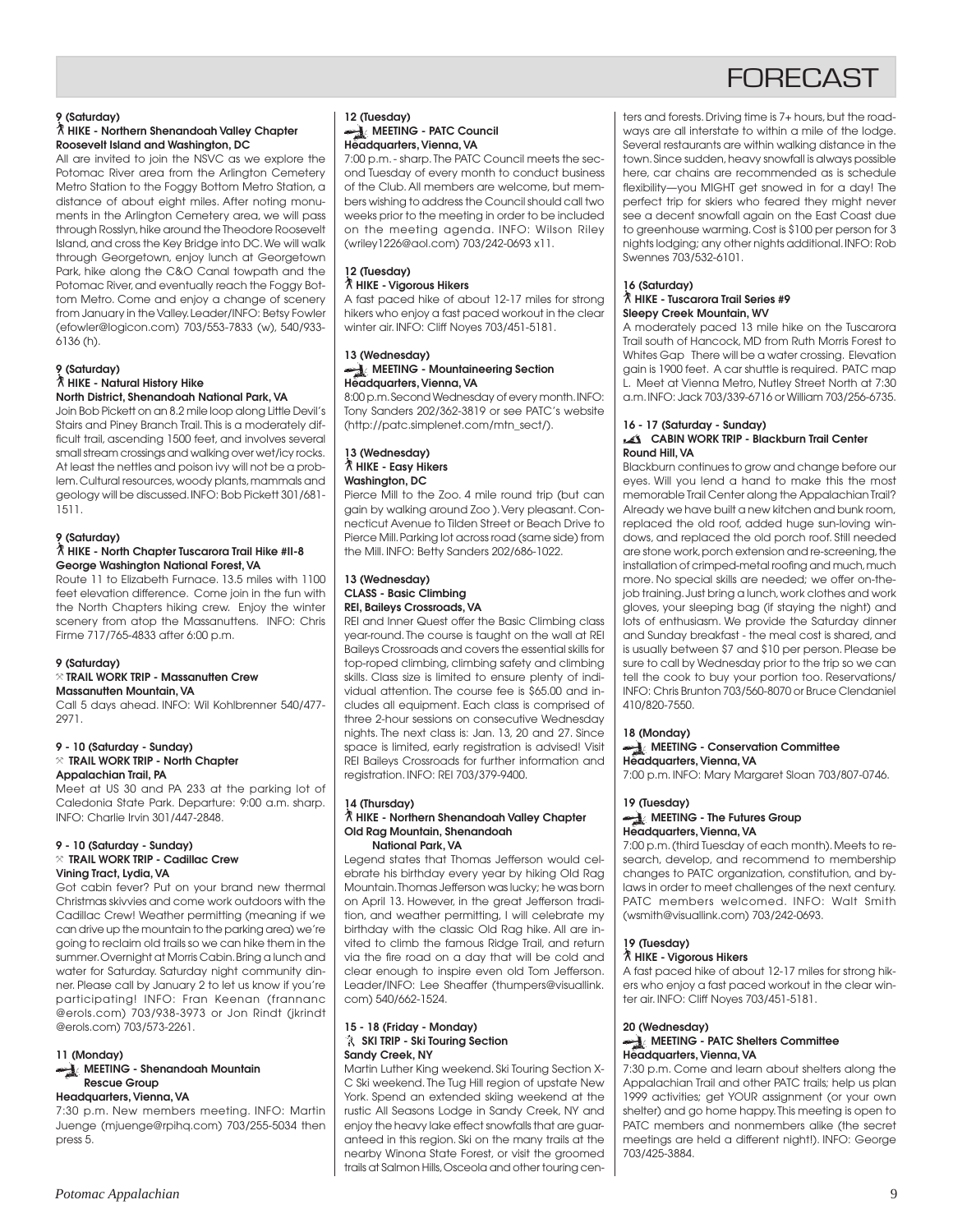## **FORFCAST**

#### **20 (Wednesday) CLASS - Snowshoeing (with slides) REI, Baileys Crossroads, VA**

7:30 p.m. Breaking trail through the silent woods under a bright, full moon is an amazing way to experience the outdoors. Sliding along through the shadows on snowshoes is a great new way to see the outdoors. Local adventurer Ed Neville will detail the gear, skills and training necessary to get the most out of this growing winter activity, and show, and detail some great regional destinations to float over the snow! INFO: REI 703/379-9400.

#### **20 (Wednesday)** ` **HIKE - Easy Hikers Silver Spring, MD**

About 5 miles along Sligo Creek Parkway in Silver Spring (paved, flat). Meet at 10 a.m. near the Giant store at Kemp Mill Plaza. From the Beltway take Georgia Ave. north about 2 miles to Arcola (light, red public library). Right on Arcola about 1.5 miles to Kemp Mill Shopping Plaza. Turn right into parking lot to Giant store. Bring lunch and water. INFO: John Giblin 301/585-5172.

### **21 (Thursday) CLASS - Snowshoeing REI, College Park, MD**

7:30 p.m. Snowshoeing! Yes, there are places you can glide silently over the snow and anyone can do it! REI's Caroline Walker will discuss the gear and skills that will have you gliding over the snow, and the destinations that have the most reliable snow in the Mid-Atlantic region. INFO: REI 301/982-9681.

#### **22 - 24 (Friday - Sunday) SKI TRIP - Ski Touring Section Canaan Valley Resort State Park, WV**

Ski Touring Section x-c ski weekend. Canaan Valley Resort State Park. Stay at one of the well appointed cabins that includes full kitchen and fireplace. In years past we have skied right out the backdoor. Take advantage of the resort's amenities, such as indoor swimming pool, whirlpool, and ice skating rink after a day of skiing. You can ski trails in the park, or after a short drive, ski trails in Blackwater Falls State Park, White Grass Touring Center or do lift served skiing at the Canaan Ski Resort. Cost \$60 for two nights stay. INFO: Erma Cameron 703/273-4578.

#### **22 - 24 (Friday - Sunday) SKI TRIP - Ski Touring Section Canaan Valley , WV**

Sponsored by Ski Touring Section. NATO Telemark Clinic, Canaan Valley, WV. Two day telemark clinic based at White Grass Touring Center organized by Dick Hall and using local telemark instructors. Instruction provided for all levels from beginner to expert. Cost for two days instruction is \$116 (this includes a special 20 percent discount for PATC participants). Rental equipment and area use fees (including discounted lift tickets) extra. Clinic is usually conducted one day at White Grass and one day at downhill area (Timberline or Canaan); both days will be at downhill area if there is no natural snow. Lodging is available at Blackwater Falls for the first 9 participants for the price of \$75 per person. Make separate checks out to NATO for \$116 and \$75 to Mitch Hyman if you desire lodging. INFO: Mitch Hyman (MitchHyman@compuserve.com) 202/244-0148.

### **22 - 24 (Friday - Sunday) SKI TRIP - Ski Touring Section Laurel Highlands, PA**

Ski Touring Section x-c ski weekend. Learn to Ski Weekend, Laurel Highlands, Western Pennsylvania. Cross Country ski instruction for novices and beginners from expert PATC skiers. Stay at the motel-like facilities at Camp Sequanota near Jennerstown, PA. Cost of \$70 covers lodging, breakfasts, instruction. INFO: Greg Westernick 301/839-1762.

### **23 (Saturday)** } **TRAIL WORK TRIP - North Chapter Tuscarora Trail, PA**

For meeting place and other details, call Charlie Irvin 301/447-2848.

#### **23 - 24 (Saturday - Sunday) CABIN WORK TRIP - Tulip Tree Cabin Shaver Hollow, VA**

Who knows what the weather will be like this time of year, but you can depend on the Tulip Tree Cabin Crew to be hard at work, come rain, snow, sleet or hail. We will be making floor joists, cutting down trees, making dovetail joints to install floor joists and all sorts of other interesting jobs. We work in the quiet winter woods with our primitive hand tools resurrecting skills used by our forefathers in their daily lives. INFO: Charlie Graf 410/757-6053.

### **23 - 24 (Saturday - Sunday)** } **TRAIL WORK TRIP - Cadillac Crew Vining Tract, Lydia, VA**

Want to be outdoors, but you're afraid to ski? Come work outdoors instead! Put on that new doublesided, polar fleece hat over your grown-out Christmas haircut and come work outdoors with the Cadillac Crew! Weather permitting (meaning if we can drive up the mountain to the parking area) we're going to reclaim old trails so we can hike them in the summer. Overnight at Morris Cabin. Bring a lunch and water for Saturday. Saturday night community dinner. Please call by January 16 to let us know if you're participating! INFO: Fran Keenan (frannanc@erols.com) 703/938-3973 or Jon Rindt (jkrindt@erols.com) 703/573-2261.

### **26 (Tuesday) MEETING - Shenandoah Mountain Rescue Group**

### **Headquarters, Vienna, VA**

7:30 p.m. Meet in conference room. INFO: Martin Juenge (mjuenge@rpihq.com) 703/255-5034 then press 5.

### **26 (Tuesday)** ` **HIKE - Vigorous Hikers**

A fast paced hike of about 12-17 miles for strong hikers who enjoy a fast paced workout in the clear winter air. INFO: Cliff Noyes 703/451-5181.

#### **29 - 31 (Friday - Sunday) SKI TRIP - Ski Touring Section New Germany State Park, MD**

Ski Touring Section x-c ski weekend. New Germany State Park, Western Maryland. Stay at the Martin House in the park with the ski trails right outside of the door for the bargain price of \$20 for the weekend. In case of low snow conditions, New Germany is also close to other cross country ski areas in MD, PA, and WV, as well the Wisp downhill resort. INFO: Dave Holton 202/3664-7055.

### **29 - 31 (Friday - Sunday) SKI TRIP - Ski Touring Section Blackwater Falls, WV**

Ski Touring Section x-c ski weekend. Blackwater Falls WV. Stay at the lovely, rustic, Blackwater Falls Lodge overlooking the Blackwater Falls Gorge in Canaan Valley. Ski the trails in the park or drive to nearby White Grass Touring Center and other backcountry skiing areas. \$75 per person for two nights for lodging. INFO: Jim Lautenberger 301/371-4084.

### **30 (Saturday)** ` **HIKE - Blue Moon Night Hike Cumberland Valley, PA**

One night before full moon is the setting for this 11.6 mile night hike on the Appalachian Trail from Sherwood Drive to Boiling Springs (Pennsylvania A.T. section 10- PATC map 1). This will be my third time leading this hike at night because the terrain, which is mostly flat, is excellent for night hiking. Moonlight is enough to see by in most places, and snow on the ground will be even better. The combination of farmers fields, woods, bridges, puncheon, and creeksides make this a unique hiking experience. Moderate pace. INFO: Rob Shaw (rshaw@coltplumbing.com) 717/697-4618 x233.

#### **30 - 31 (Saturday - Sunday) CABIN WORK TRIP - Blackburn Trail Center Round Hill, VA**

Blackburn continues to grow and change before our eyes. Will you lend a hand to make this the most memorable Trail Center along the Appalachian Trail? Already we have built a new kitchen and bunk room, replaced the old roof, added huge sun-loving windows, and replaced the old porch roof. Still needed are stone work, porch extension and re-screening, the installation of crimped-metal roofing and much, much more. No special skills are needed; we offer on-the-job training. Just bring a lunch, work clothes and work gloves, your sleeping bag (if staying the night) and lots of enthusiasm. We provide the Saturday dinner and Sunday breakfast - the meal cost is shared, and is usually between \$7 and \$10 per person. Please be sure to call by Wednesday prior to the trip so we can tell the cook to buy your portion too. Reservations/INFO: Chris Brunton 703/560-8070 or Bruce Clendaniel 410/820-7550.

## **February**

#### **1 (Monday) DEADLINE - March Potomac Appalachian Headquarters, Vienna, VA**

5:00 p.m. All items for the next issue of the PATC newsletter must be submitted on disk if possible to headquarters, or via e-mail or e-mail attachment to bianca@moon.jic.com. Allow one week for postal service delivery.

### **2 (Tuesday) MEETING - Trail Patrol Headquarters, Vienna, VA**

7:30 p.m. Trail Patrol volunteers are PATC's good will trail ambassadors to the hiking public. They provide a visible, reassuring presence on the trails, educating the public on good hiking practices, minimum impact hiking and camping ethics. Patrol members are trained in land navigation, emergency procedures, radio communications and personal equipment. All patrol volunteers are also expected to become certified in a recognized basic first aid course. Some equipment and uniform items are provided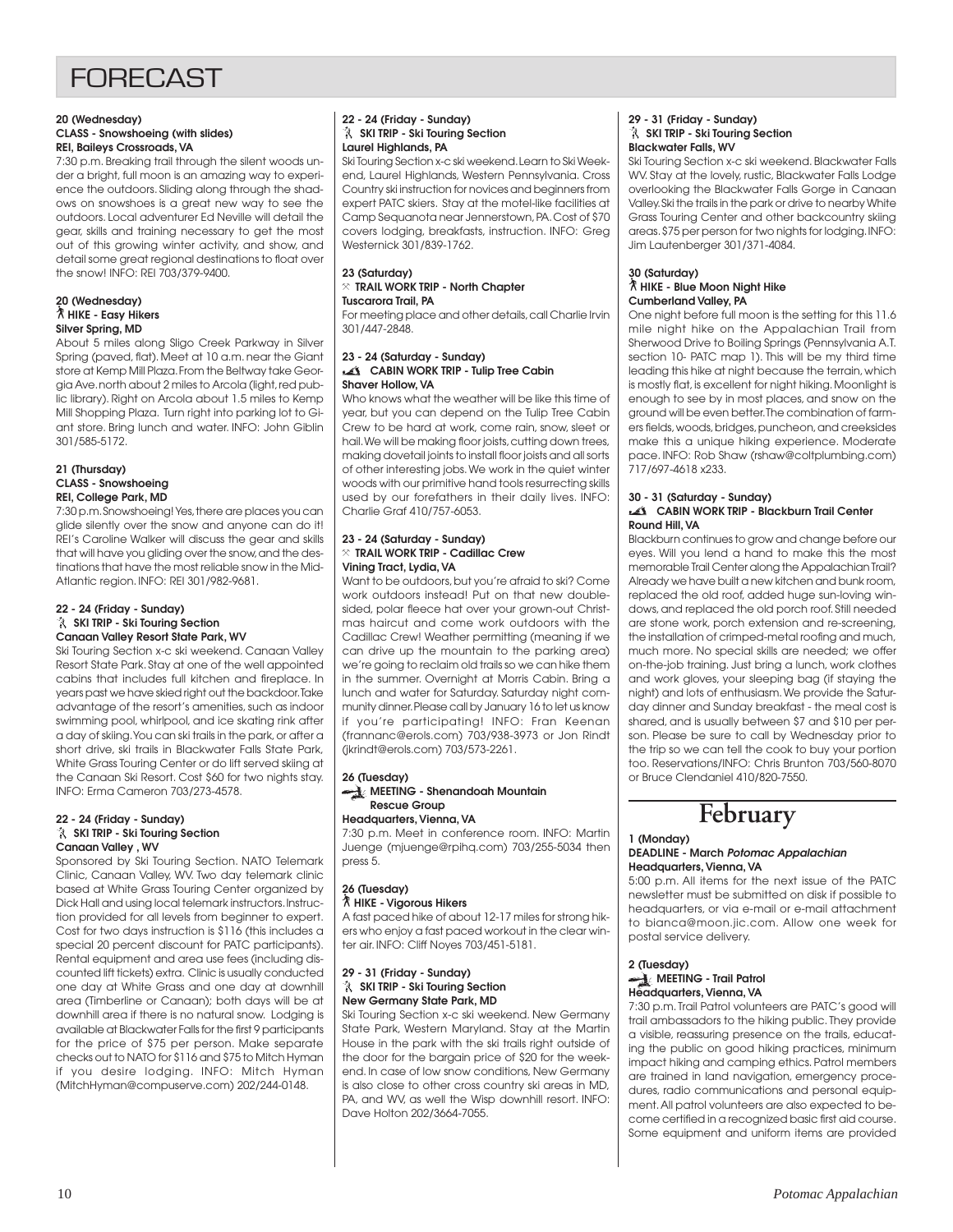## **FORFCAST**

upon completion of training. INFO: John Moore (trailptrl@aol.com) 703/368-1952 or see PATC's website (http://patc.simplenet.com/patrol.html).

### **2 (Tuesday)**

### ` **HIKE - Vigorous Hikers**

A fast paced hike of about 12-17 miles for strong hikers who enjoy a fast paced workout in the clear winter air. INFO: Cliff Noyes 703/451-5181.

### **5 - 7 (Friday - Sunday) SKI TRIP - Ski Touring Section Canaan Valley, WV**

Ski Touring Section X-C ski weekend. Canaan Valley / White Grass. Ski Canaan Valley which has an annual average snowfall of 150 inches. For beginners, for additional cost, leader will arrange for cross country ski instruction from the expert staff of the White Grass Touring Center. Accommodations will be at suites in the Village Inn Chalet, holding a total of 13 people, which is very close to White Grass and backcountry skiing. Cost for two nights lodging is \$75. INFO: Mitch Hyman 202/244-0148.

### **5 - 7 (Friday - Sunday) SKI TRIP - Ski Touring Section Crystal Lake, PA**

Ski Touring Section x-c ski weekend. Stay at the cozy White Pine Cabin and ski out the door on the camp's well maintained trails in the snowy Endless Mountains of Northern PA. \$90 covers two nights lodging, breakfasts, Saturday night dinner, and the trail fees. INFO: Greg Westernik 301/839-1762.

### **6 (Saturday)**

### ` **HIKE - Northern Shenandoah Valley Chapter Manassas National Battlefield Park, VA**

Enjoy both nature and history as the NSVC hikes through the Manassas National Battlefield. This five mile hike will trace the Battle of First Manassas, the first major battle of the Civil War. Join us as we step back into history to a turbulent time in our past when brother fought brother and a general held back the Union surge just like a stonewall. Leader/INFO: Catherine Pipan (Pip1atfc@aol.com) 703/263-0420.

#### **6 - 7 (Saturday - Sunday) CABIN WORK TRIP - Tulip Tree Cabin Shaver Hollow, VA**

Tulip Tree Cabin is really starting to look like a cabin now. It has doors and windows cut out of the walls, which are up to full height now. Joists for the second floor are going on now, and before long we will be putting up rafters. Don' t worry though there is still plenty of interesting work to be done. If you still haven' t had an opportunity to hew a log there is still time. INFO: Charlie Graf 410/757-6053.

#### **6 - 7 (Saturday - Sunday)** } **TRAIL WORK TRIP - North Chapter Appalachian Trail, PA**

Meet at US 30 and PA 233 at the parking lot of Caledonia State Park. Departure 9:00 a.m. sharp. INFO: Charlie Irvin 301/447-2848.

#### **6 - 7 (Saturday - Sunday) CLASS - Wilderness First Aid Alexandria, VA**

This sixteen-hour class includes classroom study, hands-on practice and results in a two-year certification. The cost is \$125. Registration is limited to 25 people. Additional information on the Internet at: http://wfa.net. INFO: Christopher Tate 703/836-8905.

### **8 (Monday)**

**MEETING - Shenandoah Mountain Rescue Group**

### **Headquarters, Vienna, VA**

7:30 p.m. New members meeting. INFO: Martin Juenge (mjuenge@rpihq.com) 703/255-5034 then press 5.

### **9 (Tuesday) MEETING - PATC Council Headquarters, Vienna, VA**

7:00 p.m. - sharp. The PATC Council meets the second Tuesday of every month to conduct business of the Club. All members are welcome, but members wishing to address the Council should call two weeks prior to the meeting in order to be included on the meeting agenda. INFO: Wilson Riley (wriley1226@aol.com) 703/242-0693 x11.

### **9 (Tuesday)**

### ` **HIKE - Vigorous Hikers**

A fast paced hike of about 12-17 miles for strong hikers who enjoy a fast paced workout in the clear winter air. INFO: Cliff Noyes 703/451-5181.

### **10 (Wednesday) MEETING - Mountaineering Section Headquarters, Vienna, VA**

8:00 p.m. Second Wednesday of every month. INFO: Tony Sanders 202/362-3819 or see PATC's website (http://patc.simplenet.com/mtn\_sect/).

### **12 - 15 (Friday - Monday)** *<b>X* SKI/HIKE/DANCE **Laurel Highlands, PA**

Escape to the Laurel Highlands of western Pennsylvania to cross-country ski out of your cabin. Evenings will be spent singing and folk dancing. Bring both your "left feet" as we will teach you how to cross-country ski and folk dance. A complete children's program is provided. This event is cosponsored by the Sierra Club and the Folklore Society of Greater Washington. Costs: \$142 adults, \$55 for children. This covers all instruction, music, accommodations and lodging. INFO: Bob Mathis (Robert\_Mathis @fc.mcps.k12.md.us) 301/ 589-7539.

### **12 - 15 (Friday - Monday) SKI TRIP - Ski Touring Section Laurel Highlands, PA**

President's Day Weekend, Friday-Monday. Ski Touring Section x-c ski weekend. Join us for a trip to the Laurel Highlands of Pennsylvania. We've expanded the trip to three nights (Friday, Saturday and Sunday) this year. We'll be staying at the Laurel Manor and the Ligonier Inn. Costs estimated to range from \$55-\$90 per room per night. We'll be skiing at Laurel Mountain, Hidden Valley and Laurel Ridge. INFO: Kathy McDermott or John 703/846-9207.

### **13 (Saturday)** } **TRAIL WORK TRIP - Massanutten Crew Massanutten Mountain, VA**

Call 5 days ahead. INFO: Wil Kohlbrenner, 540/ 477-2971.

#### **13 - 14 (Saturday - Sunday) CABIN WORK TRIP - Blackburn Trail Center Round Hill, VA**

Blackburn continues to grow and change before our eyes. Will you lend a hand to make this the most memorable Trail Center along the Appalachian Trail? Already we have built a new kitchen and bunk room, replaced the old roof, added huge sun-loving windows, and replaced the old porch roof. Still needed are stone work, porch extension and re-screening, the installation of crimped-metal roofing and much, much more. No special skills are needed; we offer on-the-job training. Just bring a lunch, work clothes and work gloves, your sleeping bag (if staying the night) and lots of enthusiasm. We provide the Saturday Dinner and Sunday Breakfast - the meal cost is shared, and is usually between \$7 and \$10 per person. Please be sure to call by Wednesday prior to the trip so we can tell the cook to buy your portion too. Reservations/INFO: Chris Brunton 703/560-8070 or Bruce Clendaniel 410/820-7550.

### **13 - 14 (Saturday - Sunday)**

### **SKI TRIP - Cadillac Crew Annual Ski Weekend Little Orleans Cabin, MD**

If you've been out on at least one work trip with the Cadillac Crew in 1998, please join us at Little Orleans Cabin in Maryland for our annual ski weekend! (You dont have to ski to enjoy the company.) Bring a lunch and water for Saturday. Saturday night community dinner. Please call by February 6 to let us know if you're participating! INFO: Fran Keenan (frannanc @erols.com) 703/938-3973 or Jon Rindt (jkrindt @erols.com) 703/573-2261.

### **15 (Monday)**

### **MEETING - Conservation Committee Headquarters, Vienna, VA**

7:00 p.m. INFO: Mary Margaret Sloan 703/807-0746.

#### **16 (Tuesday) MEETING - The Futures Group Headquarters, Vienna, VA**

7:00 p.m. (third Tuesday of each month). Meets to research, develop, and recommend to membership changes to PATC organization, constitution, and bylaws in order to meet challenges of the next century. PATC members welcomed. INFO: Walt Smith (wsmith@visuallink.com) 703/242-0693.

### **16 (Tuesday)**

### ` **HIKE - Vigorous Hikers**

A fast paced hike of about 12-17 miles for strong hikers who enjoy a fast paced workout in the clear winter air. INFO: Cliff Noyes 703/451-5181.

#### **19 - 21 (Friday - Sunday) SKI TRIP - Ski Touring Section Laurel Highlands, PA**

Ski Touring Section X-C ski weekend. Ski Laurel Highlands which usually has the best snow conditions within a few hours drive of DC. Stay at a modest motel in Jennerstown, PA which is less than ten miles from Laurel Mountain and also close to Hidden Valley and Laurel Ridge. Cost is \$55 for two nights lodging. INFO: Erma Cameron 703/273-4578.

### **20 (Saturday)**

#### } **TRAIL WORK TRIP - North Chapter Tuscarora Trail, PA**

For meeting place and other details, call Charlie Irvin 301/447-2848.

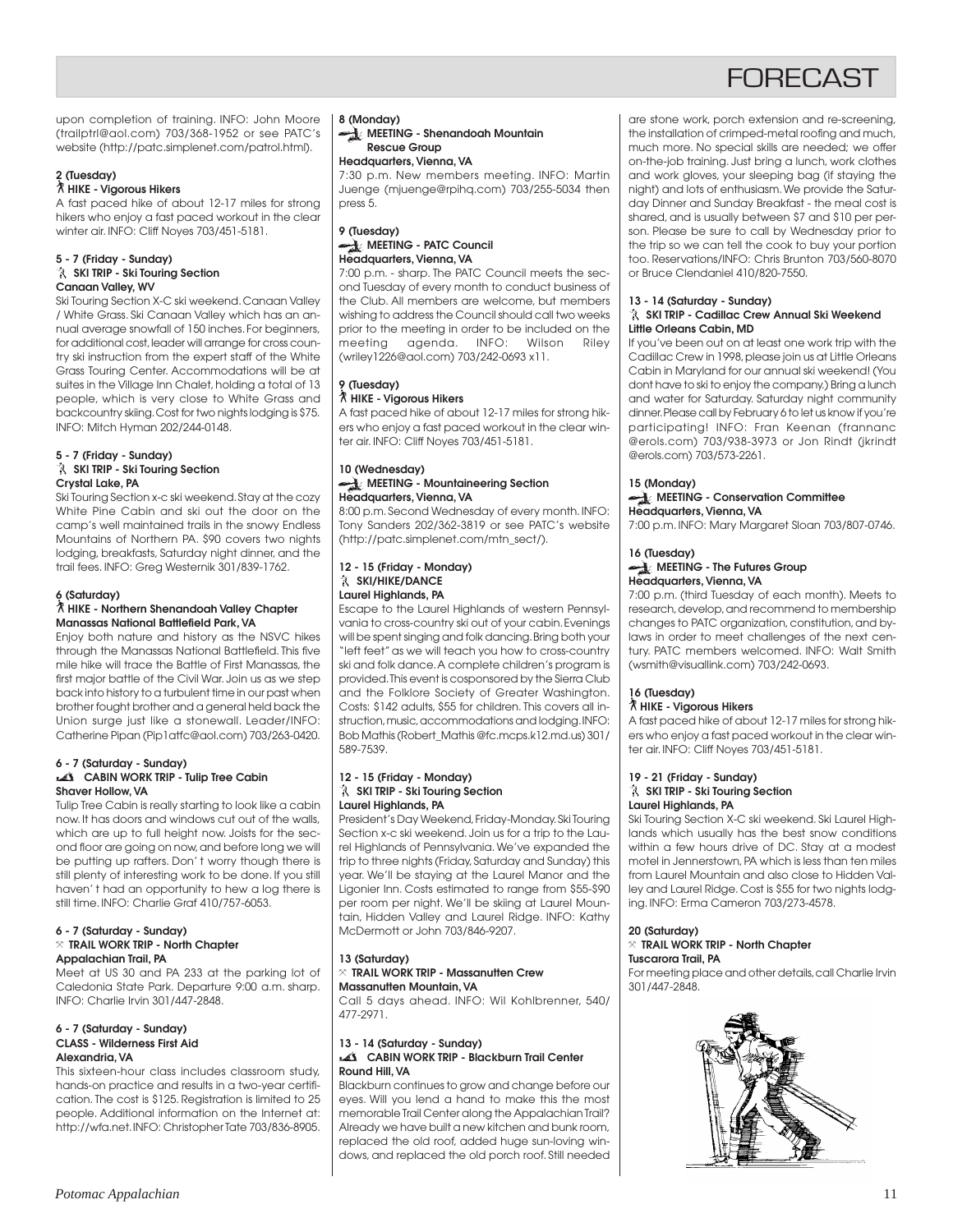## FORECAST

### **20 (Saturday)**

### **CLASS - Outdoor Leadership and Wilderness Risk Management Seminar**

### **REI, Baileys Crossroads, VA**

10:30 a.m. - 4:30 p.m. Much has been written over the years about wilderness survival, first aid, and outdoor skills. Comparatively little has been written about accident prevention, proactive planning and organization, wilderness safety management, group dynamics and decision making and effective outdoor leadership. This seminar will cover concepts and protocols that assist individuals in planning and preparation and running of outdoor trips and events, safety management and risk assessment. It will also introduce participants to preventative search and rescue, time control plans, confrontation and intervention techniques, and setting people up for success. This is a timely and excellent class for youth leaders, hiking club members and leaders and any outdoor enthusiast. The seminar will be conducted by Christopher Tate, Director of the Wilderness Safety Council. The seminar fee is \$60 and includes course materials and a copy of Outdoor Leadership, by John Graham. Space is limited. Early registration is advised! Registration/ INFO: REI Customer Service 703/379-9400 or 301/ 982-9681.

### **20 (Saturday)** ` **HIKE - Tuscarora Trail Series #10 Shanghai, WV**

A moderately paced 12 mile hike on the Tuscarora Trail between Whites Gap and Hampshire Grade Road in Sleepy Creek Mountain. There will be a water crossing. Elevation gain is 900 feet. Car shuttle is required. A 22 mile circuit is optional for those who want to avoid the shuttle. PATC map L. Meet at Vienna Metro, Nutley Street North at 7:30 a.m. INFO: Jack 703/339-6716 or William 703/256-6735.

### **23 (Tuesday)**

### **MEETING - Shenandoah Mountain Rescue Group**

### **Headquarters, Vienna, VA**

7:30 p.m. Meet in conference room. INFO: Martin Juenge (mjuenge@rpihq.com) 703/255-5034 then press 5.

### **23 (Tuesday)**

### ` **HIKE - Vigorous Hikers**

A fast paced hike of about 12-17 miles for strong hikers who enjoy a fast paced workout in the clear winter air. INFO: Cliff Noyes 703/451-5181.

#### **26 - 28 (Friday - Sunday) SKI TRIP - Ski Touring Section New Germany State Park, MD**

Ski Touring Section x-c ski weekend. Ski the wellmaintained trails right outside of the door for the bargain price of \$20. Close to other ski areas of MD, PA, or WV. INFO: Steve Brickel 703/920-9535.

### **27 (Saturday)** ` **CLASS/HIKE - Outdoor Leadership Workshop & Hike**

**North District, Shenandoah National Park, VA** For new and established outdoor leaders, this workshop and day hike discusses leadership types, setting people up for success, and modeling behavior. It covers 8 miles and 1,500 feet of climb at a moderate pace in Shenandoah National Park! Instructor/INFO: Christopher Tate 703/836-8905.

#### **27 - 28 (Saturday - Sunday) CLASS - Land Navigation Baileys Crossroads and Prince William Forest Park, VA**

Back By Popular Demand! This comprehensive two day course teaches the skills necessary to use map and compass in an integrated land navigation system, through classroom lecture and exercise, followed by a full day of practical field exercises on and off-trail in Prince William Forest Park. Participants will be taught to plot positions by latitude and longitude and UTM coordinates; point and self location techniques; topographic map interpretation and terrain association; taking compass bearings; correcting for declination; and how to factor time and distance. The course fee is \$60 and includes workbook text, course materials, compass, map, and grid reader. Space is limited to ensure individual attention. Register Early! Registration/INFO: REI Customer Service 703/ 379-9400.

#### **27 - 28 (Saturday - Sunday) CABIN WORK TRIP - Blackburn Trail Center Round Hill, VA**

Blackburn continues to grow and change before our eyes. Will you lend a hand to make this the most memorable Trail Center along the Appalachian Trail? Already we have built a new kitchen and bunk room, replaced the old roof, added huge sun-loving windows, and replaced the old porch roof. Still needed are stone work, porch extension and re-screening, the installation of crimped-metal roofing and much, much more. No special skills are needed; we offer on-the-job training. Just bring a lunch, work clothes and work gloves, your sleeping bag (if staying the night) and lots of enthusiasm. We provide the Saturday Dinner and Sunday Breakfast - the meal cost is shared, and is usually between \$7 and \$10 per person. Please be sure to call by Wednesday prior to the trip so we can tell the cook to buy your portion too. Reservations/INFO: Chris Brunton 703/560-8070 or Bruce Clendaniel 410/820-7550.

### **27 - 28 (Saturday - Sunday)** } **TRAIL WORK TRIP - Cadillac Crew Shockeysville, VA**

Shockeys Knob. Start the new season by helping to prepare trail tools and check the trail in advance of the summers outdoor work trips. Bring a lunch and water for Saturday. Saturday night community dinner while we listen to tall tales around a warm woodstove. Please call by February 20 to let us know if you're participating! INFO: Fran Keenan (frannanc @erols.com) 703/938-3973 or Jon Rindt (jkrindt @erols.com) 703/573-2261.



## **Do you Know??**

Which PATC President and his son were active in establishing a Shenandoah Mountain Rescue Group as part of PATC?

Answer on page 17.

## **Tails From the Woods by George Walters**



THE BIG GUY HAD ME CORNERED WITH A BROOM...THEN I RAN OVER THE LADY'S FOOT AND ALL HELL BROKE LOOSE!"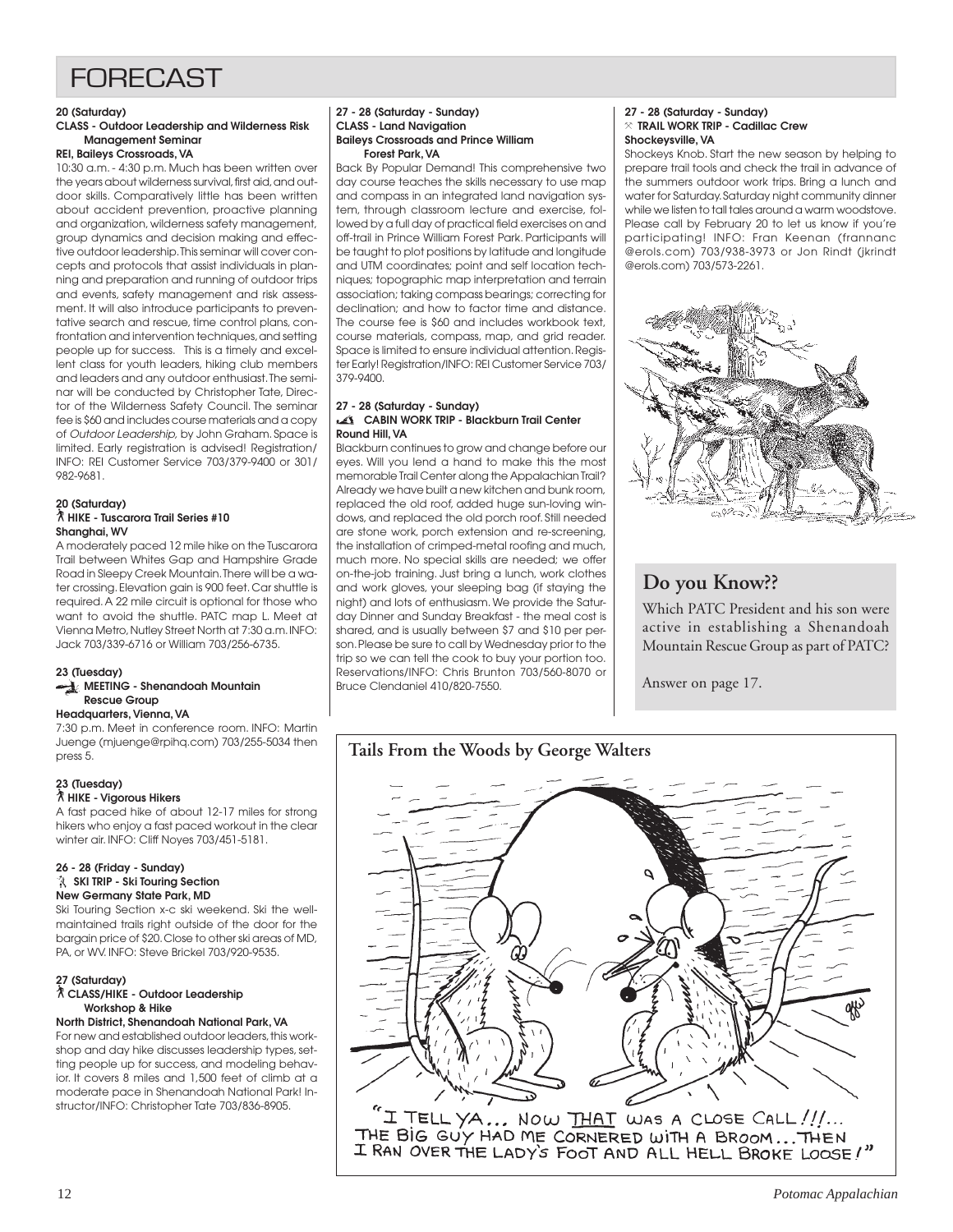### **NEW NOTICES**

**THE TIDEWATER APPALACHIAN TRAIL CLUB** has arranged to bring Wilderness First Aid to Virginia Beach to teach a 16-hour wilderness first aid course. The course will be offered January 23rd and 24th from 8 am to 5 pm, at First Landing/ Seashore State Park. The cost is \$125.00. A nonrefundable deposit of \$50 is required to reserve a space. INFO: Jenny DeArmond, 757/481-2445 (eve). If you wish to speak directly with Wilderness First Aid, then call Christopher Tate at 703/ 836-8905 or e-mail him at ctate1@webmentor. com.

**SUMMER CARETAKER JOB IN THE BLUE RIDGE.** Per-

fect summer job for a couple who enjoy the sometimes quiet but always beautiful Blue Ridge mountains of Northern Virginia. Meet and greet hikers stopping at the Blackburn Trail Center located on the AT 12 miles south of Harpers Ferry. Duties include some light maintenance of the house, the hiker's hostel, and the camp ground. Prefer April through October stay, but dates are negotiable. Knowledge of the AT a plus. Modest stipend provided. For more information, write PATC, 118 Park Street, SE, Vienna, VA 22180. Att: Chris Brunton or call Chris at 703/560-8070.

**DONATIONS OF ANY OF THE FOLLOWING BOOKS TO THE PATC LIBRARY WILL BE WELCOMED:** American Discovery: Scouting the Coast to Coast Recreational Trail by Ellen Dudley and Eric Seaborg. The Mountaineers, 1996.

The New Appalachian Trail, by Edward B. Garvey. Menash Ridge Press, 1997.

Yankee Snow and Ice, by Laura and Guy Waterman. Appalachian Mountain Club, 1991.

Space in our reference library is almost as limited as its budget, so please consult with the Archivist/Librarian Paula Strain before giving the library any other titles. Thank you!

**A WINTER WEEKEND JOB FOR A HOME MOVIE HOBBYIST.** Archives has 7000 feet of 8mm movies (some on reels, some not) of PATC activities made between 1935 and 1950 that need to be reviewed for possible transfer to VCR format. Do it at Headquarters on PATC equipment or at home. INFO: Archivist Paula Strain, 301/340-6895.

**THE PATC WEBMASTER MAINTAINS A SPECIAL "MEMBER'S ONLY" EMAIL LIST.** The list is used to distribute special information of interest to the PATC membership, special volunteer opportunties that miss the regular issues of the Potomac Appalachian, and other items of note. If you'd like to be added to the list, send an email to PATC Webmaster Andy Hiltz (ahiltz@idsonline.com), and you'll be included following membership confirmation. .

## **NOTICES NOTICES**

### **VOLUNTEER OPPORTUNITIES**

PATC DOGWOOD HALF HUNDRED: The premier endurance hike on the east coast needs your help. Give something back to the trail by volunteering to watch a checkpoint, arrange logistics, cook, make phone calls, assemble and mail packets, or just clean up afterward. This unique trails happening WILL NOT HAPPEN in 1999 unless volunteers are found NOW! Please take one small step now to make this 50-K hike a reality. Phone Tom Johnson for additional information or to volunteer. 410/647-8554

**PUBLICATIONS CHAIR** is seeking person to oversee all major PATC publications to assure professional editorial and production standards. A great opportunity to use your creative mind! Works closely with the Appalachian Trail Conference, the National Park Service, the US Forest Service, the PATC Council, and the Maps Chairperson. Handles administrative requirements as well as editing and design of publications. Please contact Walt Smith: wsmith@visual link.com, or 540-678-0423.

**THE PATC SHELTERS COMMITTEE** is looking for troubleplease get involved and help us find it. Volunteer opportunities abound for EVERYONE. Overseers are needed for more than 10% of PATC-maintained shelters, and volunteers are sought for administrative duties and for renovation and construction trips. This dormant club function will set an active and vigorous pace in 1999 and will provide a mark that other Trail Maintenance Organizations will strive to meet. Committee meetings will be held monthly on the third Wednesday of the month (see the Forecast) and are open to anyone ranging from the rabidly interested to the morbidly curious. Club members in good standing may vote on any raised issue, nonmembers are free to participate in an advisory capacity. For information ,or to satisfy your Shelters Cravings, contact George Still at (703) 425-3884 or email at "Stills2@aol.com".

**DEAF TRAIL WORKERS.** PATC's Massanutten Crew has an interpreter who will volunteer her time if there are deaf members who want to maintain trails with us. We work the second Saturday of the month. Call a week ahead so that we can send our usual newcomer material about what to expect on a work trip. Interpreter: Kelli Watts 202/543-4618 (tty). Crew leader: Wil Kohlbrenner: 540/477-2971 (relay).

**PATC MEDICAL COMMITTEE** Looking for Help Newly-appointed medical committee chair for PATC needs assistance with computer presentations for wilderness medicine classes. Will work at PATC HQ in Vienna. No equipment needed - just some time and expertise with computers. Call Dr. John McNamara at 703/528-4519.

**NOT INTERESTED IN WORKING OUTDOORS?** PATC has a continuous need for Headquarters Volunteers willing to help out with a variety of tasks — from manning the sales desk in the evening, to providing typing or office support. It takes a lot more than trail workers to keep the Club going! INFO: Wilson Riley (wriley1226@aol.com) 703/242-0693, Ext. 11.

**PATC OVERSEERS** get BIG discounts from the following merchants who support our volunteer programs: -Blue Ridge Mountain Sports (Charlottesville/Tidewater)-20% -Hudson Trail Outfitters (DC Metro Region) 15% -The Trailhouse (Frederick, MD) 15% -Casual Adventures (Arlington, VA) 10% -Campmor (Mail Order via PATC HQ) 10% Check the back page of the PA for the latest trail, cabin, and shelter overseer opportunities. And all PATC members receive a 10% discount from Blue Ridge Mountain Sports. Be sure to have your membership ID or overseer ID ready when you shop.

**SHENANDOAH MOUNTAIN RESCUE GROUP** (SMRG) is seeking people interested in wilderness search and rescue. New member orientation meetings are held every month at PATC headquarters. NO EXPERIENCE IS NECESSARY. INFO: Martin Juenge 703/255-5034, then press #5.

**TOOL ROOM VOLUNTEERS NEEDED** to help sharpen and maintain tools at PATC Headquarters. INFO: Pete Gatje 703/242-0693 x13.

**THE INTERNET SERVICES COMMITTEE** is searching for an individual interested in doing two small video authoring projects for the PATC website. The goal is to develop two short streaming video movies that will appear on PATC's opening page. Interested individuals should have a video camera, computer, and video authoring tools that produce content that can be viewed without external plug-ins (such as Real Audio G2). Contact Andy Hiltz (ahiltz @idsonline.com) 703/764- 0121.

### **HIKING VACATIONS**

**DISCOVER THE LAKE DISTRICT IN ENGLAND.** An invitation to fellow PATC members. Come and enjoy a leisurely guided hiking and sightseeing holiday in this beautiful corner of England. It is an area of outstanding natural beauty - land of Wordsworth, lakes and mountains. For more details contact Derek Teasdale on DTeasdale1 @aol.com or write to 25 Queens Drive, Whitley Bay, NE26 2JU, England (tel 0191-2520752) Call John Mason at 703-450-5009 for local reference.

### **MISCELLANEOUS**

**THE PATC STORE** would like to ask our members for their opinion. We would like to have your suggestions as to what you would like to see available for sale in our store. You can send your suggestions to the PATC Headquarters to the attention of Maureen Estes, Sales Coordinator. We appreciate your feedback and hope to receive some helpful suggestions.

Notices are published free of charge for PATC members only. PATC cannot vouch for any of the advertised items. No commercial advertisement or personal notices unrelated to hiking will be accepted. Deadline for inclusion is the first day of the month preceding issuance of the newsletter. PLEASE let us know when your notice is no longer applicable.

*Happy New Year!*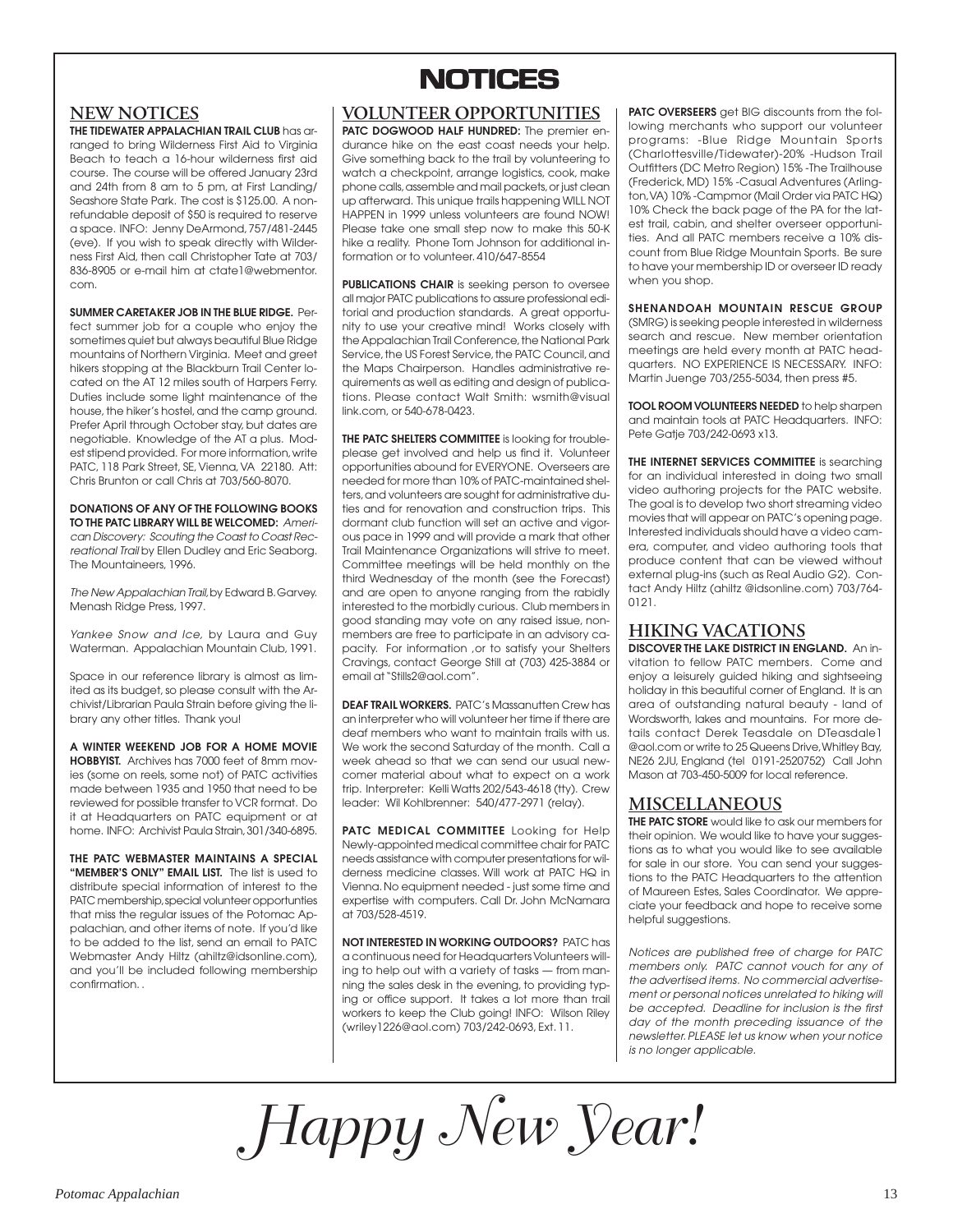## **Featured Cabin of the Month...Blackburn Two Weeks of Good Eats and Hard Work**

The article about Blackburn Trail Center in the August edition of the *PA* extolled the virtues of Blackburn, claiming what a special place it was, but I had never been to Blackburn until the Pig Roast in early November. I was eager to see what George Still had been raving about.

Chris Brunton treated my husband Michael and me to a tour of the premises, which include the recently expanded Blackburn, complete with new kitchen, then-non-functioning living room stove, bunk loft, caretaker quarters, and a new addition. (It was the addition that rendered the stove non-functional, as the roof was now higher than the chimney.) A carriage house and hiker's hut yielded more bunk space. Chris explained the impending roof work, the expansion of the wrap-around porch to match the added kitchen, and a planned second shelter for the future. We were impressed with the work done so far. The kitchen is a cook's dream, with a large work island, boasting two sinks and two dishwashers, a conventional range and oven, two refrigerators (one for the caretakers), long tables with benches, a very warm stove, and my favorite piece-the massive gas range with several burners and large oven.

It was on the range that the accompaniments to that night's pig roast were cooking. I joined in the tamale making for a while and enjoyed the company of the other pig roast revelers. I soon realized that many of them had worked at Blackburn and had been attending the pig roast for years.

To say that the food was delicious would be an understatement. The tamales were a heartily welcomed appetizer. Cold fingers vied for corn husk after corn husk. As the food neared completion, everyone crowded into the living room, which was a bit chilly for lack of heat. The dinner was all that it promised to be, and everyone lingered in the kitchen until long into the night. Later in the evening, those left standing raided the pig once again and enjoyed, among other bits of meat, the tastiest ribs I have ever sampled. The camaraderie was perhaps the best part of the evening.

We left the next day after breakfast, convinced that Blackburn indeed was a special place. We'd felt fellowship with other PATC'ers and eaten good food. We departed with two bags of old roof shingles and a vague promise to come back the next weekend to work.

Despite busy schedules and mounting chores at home, Michael and I turned the vague promise into a trip back out to Blackburn the next weekend. If we thought we'd had fun at the pig roast, the next weekend was even better. My husband and I worked on the chimney liner, so the stove could be used again, and helped dig a ditch for the foundation of the porch extension. Bruce Clendaniel marveled at the kind of work people would do as volunteers that they'd be hard pressed to do if paid. My legs and arms ached from digging, but I loved every minute of it.

Meanwhile, Sharon Johnson prepared a fabulous Thanksgiving meal. The group was joined by five visiting teachers from Japan who helped dig and prepare food in the kitchen. They showed the kids how to do origami and showed the adults an effective technique for massaging very sore hands. There was a strong feeling of family as we gathered in the kitchen for dinner and songs after working hard all day. Michael and I sorely regretted having to leave to go home that night. Next time we are definitely staying overnight.

It was these experiences at Blackburn that inspired this column, thus why it was chosen to be the first Featured Cabin. At the pig roast, several people discussed the fact that most Blackburn events are attended by folks who have worked at Blackburn. They couldn't believe that most of the Club has never experienced such a wonderful place and wondered what they might be missing elsewhere in the Club.

So this column will present an article about a different activity, cabin, or work crew each month, just so you know about all the wonderful things you're missing, since you can't possibly do everything the Club has to offer. If you're looking for a way to get more involved, maybe one of these articles will inspire you. In the meantime, come check out Blackburn (see the Forecast for a schedule of work trips). ❑

*—Bianca Menendez*

## **Giving Back to the Trail**

I was raised in rural Tennessee, near the Ap-<br>palachian Trail (AT). My family made a livpalachian Trail (AT). My family made a living from the land. We raised tobacco, corn and livestock and grew most of our own food. I rambled the woods from the time I was able to hook my little fingers in my father's belt loops and follow him around. I learned to find Ginseng, Mayapple, and all sorts of nature's gifts to man.

At the age of 17 I finished high school and joined the US Air Force and stayed 22 years. I served on a transport flight crew and was stationed in Charleston, SC, in 1978—I live here still. I have traveled to every corner of the world, been on every continent, and have seen wondrous sights.

But one thing that has always been at the top of the list is my love of the AT. I load my pack and head for some section at every opportunity. I have found two great friends that share the same love, and we hike whenever we can. We hope to someday make the grand trip from Springer to Kathadin, but in the meantime we will chip away at it one section at a time.

## **Finding PATC**

This past summer I became acquainted with the Potomac Appalachian Trail Club (PATC). I came across the Web page and saw that the Club was looking for volunteers for various Trail projects.

One stood out in particular, The Massarock Crew in the George Washington National Forest. This is an ongoing project that involves total construction of a hiking trail. I saw this as a wonderful opportunity to contribute to the hiking community and leave a little bit of legacy. I met many wonderful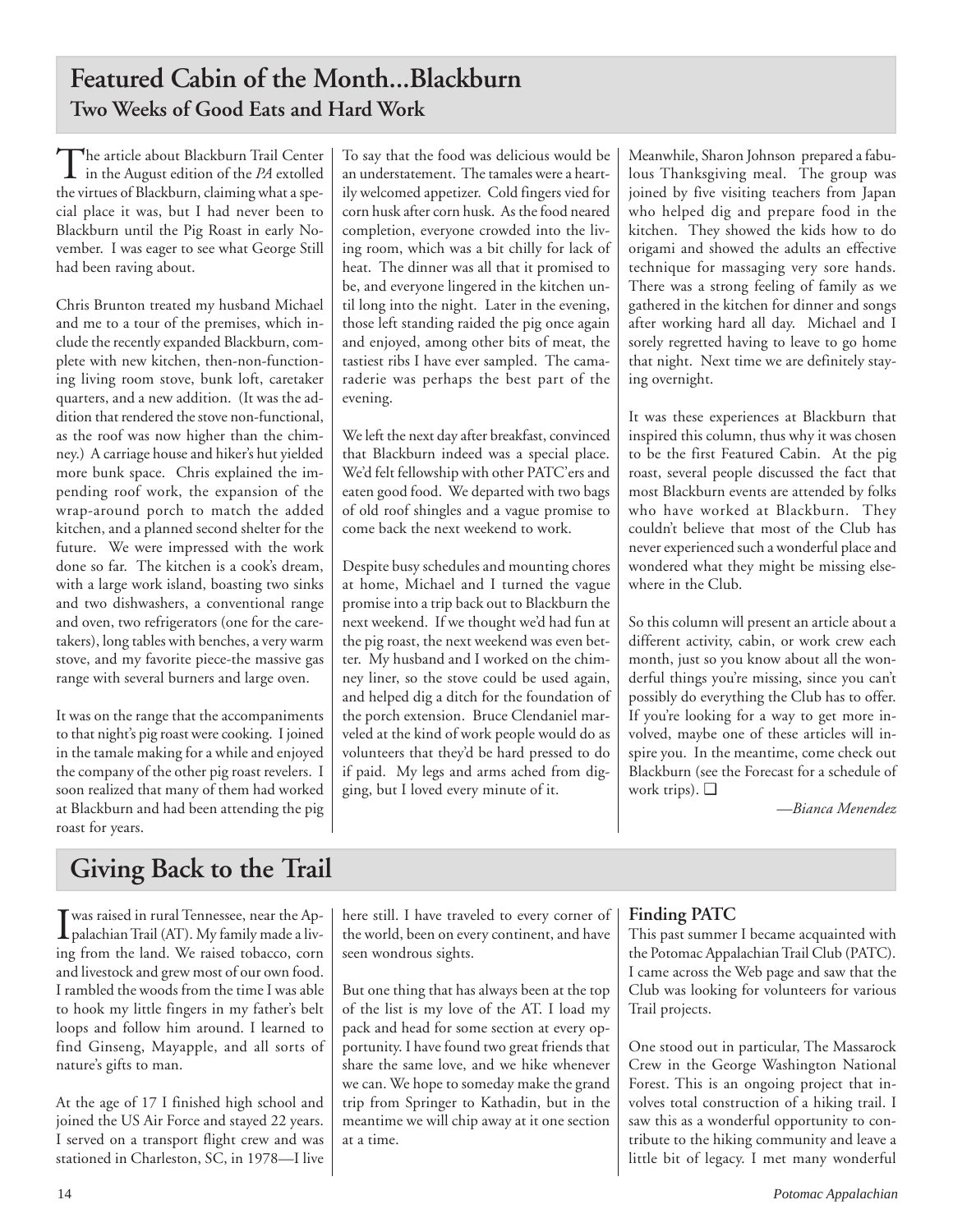people during my three weeks of work, people who felt the same as I did about walking around in the woods and enjoying Mother Nature's grand scenery. I learned a tremendous amount about the construction and maintenance of trails.

I later spent some time with a Trail Overseer in the Shenandoah National Park and assisted him in the maintenance of his section of the Trail and construction of a large waterbar in an eroded area. The work was hard, but I felt rewarded because I was helping to preserve that part of the Trail.

I also met up with some other Trail workers on a weekend of maintenance on a section that had been a past victim to flood. A couple had "adopted" that portion of the Trail, tackling the washouts and blowdowns to reestablish it. I had the opportunity to help this couple, along with several other PATC volunteers, to install waterbars, steps, checkdams, and cribbing to stabilize the Trail. There was no rock we could not move and no job that anyone shunned. But the greatest feeling came when hikers would pass and say, "Wonderful job. We appreciate all the hard work you do." It made me stop and think of all the hard work that others had done before me. If you are one of those people, thank you!

I guess I was spoiled in the Shenandoah. The AT was immaculate, my pack never once hung on a branch, footing was good, and the shelters were neat and clean. My experiences on other parts of the Trail have not always been as pleasant, including waterbars that had been long filled to capacity, trash-filled shelters, full privies, faint blazes, and eroded trails.

Now I sometimes think to myself that my efforts should extend to these less-tended sections of the Trail. In other words, I should be looking to help where my help is needed most. After all, my back is strong, and my hands know the feel of a Pulaski, a McLeod, a firerake, a pick mattock and crosscut saw. I can do rock work, and I am a fair carpenter.

My thanks to the PATC: You have shown me much. And thanks to all of you reading this. If you can do anything to help a trail, any trail, PLEASE do it. ❑

*—Don Watts*



*PATC members and other climbing enthusiasts scaled the climbing walls (more like canyons) at EarthTreks during the October 25th event sponsored by Hudson Trail Outfitters. EarthTreks, located in Columbia, Maryland, hosted the exhibition where many brand name manufacturers of various climbing apparatus, clothing and footwear displayed their wares. These same companies donated articles for a raffle in which half of the proceeds were donated to PATC. The Club was well represented by Public Affairs Committee member, Pat Fankhauser, and Mountaineering Section's president Tony Sanders.*

*—Photo by Pat Fankhauser*

*Tulip Tree Cabin as it appeared on the October 24th worktrip. All construction work on this cabin is done by using hand tools, elbow grease, honest sweat, as well as tears of joy as each facet comes to completion. Just look at the great rockwork on the foundation and chimney. With a few more hand-hewed logs, it just might start looking like a cabin in the woods. Construction is expected to continue for the next two years. Help with the work is greatly needed. Look for the worktrip schedules and Charlie Graf's phone number in the Forecast section if you think you might want to.*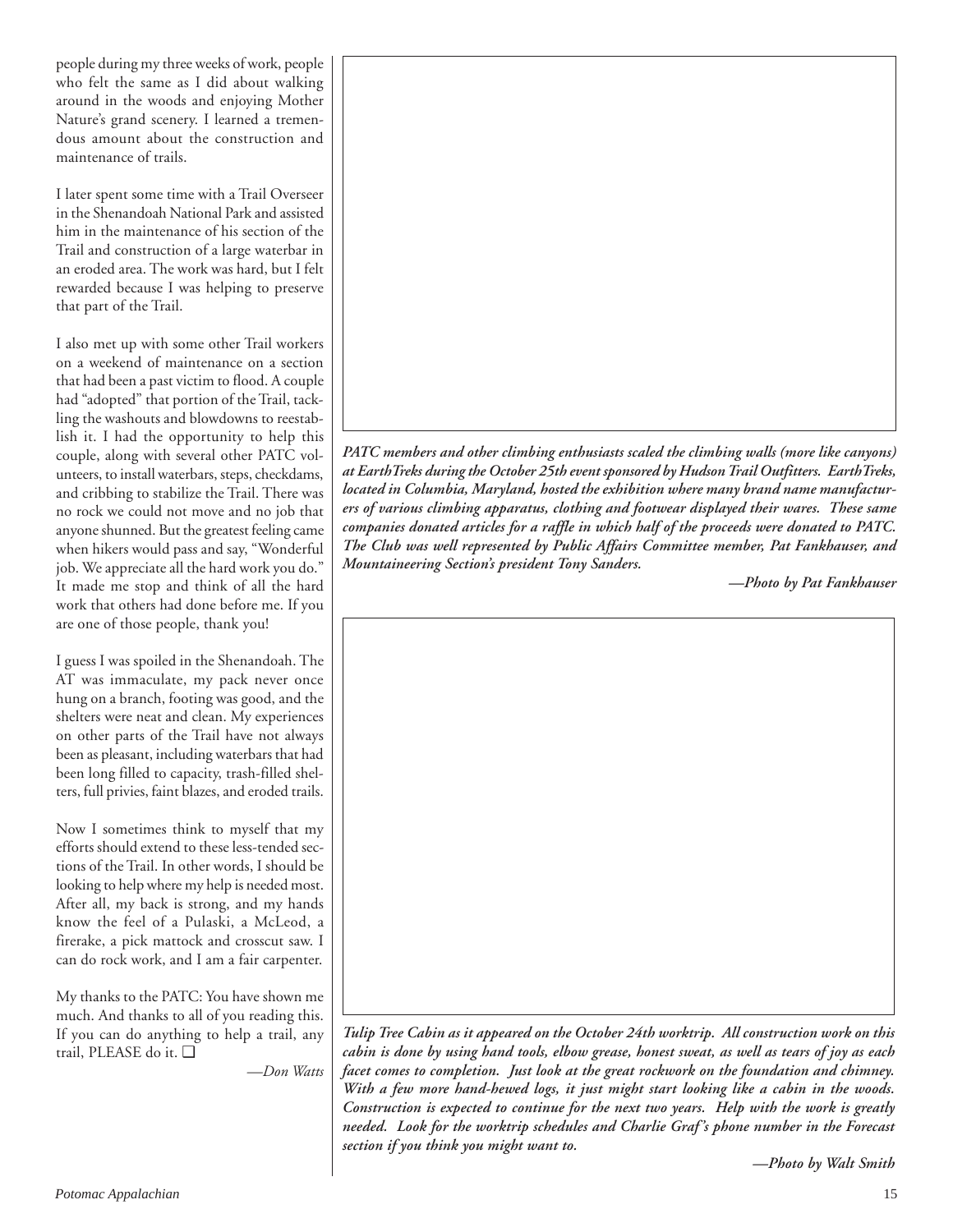## **The PATC In W W II—Part 3**

 $\mathbf{B}$ y 1943, PATC began organizing more 20 members of the Potomac Appalachian Trail Club (PATC) made a trip to Green Ridge State Forest near Great Cacapon, WV. That same summer, from Aug. 25 to Sept. 8, Marion Park, Jean Stephenson, Ruth Hammer, Betty Samson and Jack Hess took off on a mission to help out on the Appalachian Trail (AT) in Maine.

Members back in the area on leave from the service often made a special work trip to the Trail, finding some kind of transportation. Married couple Madeline and Mose Fleming from York, PA, for example, took their vacations on the Trail, hiking and working on it, camping out at night.

The AT was kept in relatively hikable shape during these years. As always, working and hiking were conducted with a lighthearted attitude. If a group could get to the mountains, hike or clear trail, camp and cook out and return safely, this was enough. Never mind about crowded trains or buses, a full truck or auto, it was all fun.

The National Park Service kept the AT and other trails in Shenandoah National Park open with regular Park workers and also conscientious objectors assigned to work there. Between this program and periodic PATC work trips, the AT was in pretty good shape inside the Park.

### **Hikers As Harvesters**

In the late summer and early fall of 1943 and 1944, the PATC organized trips to the Winchester, VA, area to help harvest the apple crop from the orchards in that section of the state. Landowners, many of whom knew of the Club through giving permission for the AT to cut through their property, asked the Club for help since they were very short on labor. Bureaucratic problems with the Internal Revenue Service, the Social Security Administration and the U.S. Employment Service had to be worked out, but a way was found to satisfy all regulations. Salary issues were settled mostly by having the workers' pay donated to the Club's treasury by the orchard owners, and a deal was cut so working members could buy apples at reduced prices. In 1943, three trips were made, with 86 members taking part and picking 2,373 bushels of apples. The next summer, seven trips were made, with 85

members going out and picking 5,714 bushels and making the Club richer by \$300.

### **Hiking Closer To Home**

During the war years when travel was difficult, the Club's climbing group went to Great Falls, MD. The area was not settled then like it is now, and there was plenty of space to park for a full week-end, room to camp out with permission from landowners, and a wide variety of climbs on the cliffs beside the river. It was an excellent place to go during these years. The government had brought many skilled, nationally known climbers to the Washington area, and the Club's climbing section learned a great deal from them. The leader, Paul Bradt, was a stickler for safety, and the PATC mountaineering group had an excellent record in that area. It was evolving into the Mountaineering Section of the PATC in those years, and in spite of differences of purpose, the groups learned from one another.

An annual summer picnic was introduced during these years. It was held in Rock Creek Park, with a songfest led by Jan Conn from the climbing group playing her guitar and followed by a moonlight hike. Rock Creek Park was easy to get to by bus or car, and it gave everyone a chance to keep in touch, including those who could not, for whatever reason, go on excursions or work trips to the mountains. This affair gave everyone a chance to visit and hike, and it was so popular that it was repeated. It is still held, though often elsewhere than in the local D.C. area.

### **End Of An Era**

Close relations with the interesting and often helpful mountain folk came to an end around this time, as most had been moved out of the National Park. Members like Frank Schairer, Charlie Williams and Al Jackman, who had a sympathetic feeling for the mountain men and their families, were not able to get up to see the few left in or near the Park. The old days of adventurous dealings with them and the friendships formed through both cooperation and difficult times were over for good. No more night hunts for raccoons and possums and no more white lightning liquor from their stills!

## **Getting Back To Work**

The war wound down. Germany gave up in early May of 1945, and the Japanese surrendered in mid-August of the same year. The conflict was over, restrictions were lifted on most products and services, and the nation could begin to get back to a normal state. Buses could be chartered, gas could be bought in any quantity, and tires were being manufactured again. Also, steaks could be bought any time in grocery stores again, so excursions and work trips could be scheduled on the basis of need and desire and sent out with the participants assured of being well fed.

Much needed to be done, and the Club set out with enthusiasm to return to something like the old days of full weekend trips. Trips could be organized by the Mersch Committee or Trail Overseers, or the Club could run a full bus trip to clean up a big section of Trail, if need be, until all of the Overseers were back from the services or their spots were otherwise permanently filled. Everyone was hoping for a return to a pre-war system, in which the Overseers ran their own trips and took care of the AT unless there was a real emergency, like an ice storm bringing down trees on a long section of the Trail. For that, as always, a big Club work trip would be set up in short order.

Best of all, for many members, weekend hikes and overnight camping could be scheduled again, including large Club groups and small, private groups, without worrying about gas, tires, or food.

It was obvious that the Trail was not in top shape at the end of 1945. Hard work and determination of a few had kept it in hikable shape, but that was about all. There had been heavy growth in the summer of 1945, and some signs were down. These defects could be remedied with time and effort. Some very large blowdowns needed to be removed, with some rerouting to consider. The Park Service had been short of workers in that last wartime summer; Club workers had made fewer trips because of the aging of their autos. It had been a real achievement to keep the AT open as much as it was. Changing conditions would bring more workers, better transportation and much more time to go up to the Trail. The PATC was strong and solid and had a bright future. Its past was a record of real accomplishment; its future would be outstanding. ❑

*—Dave Bates*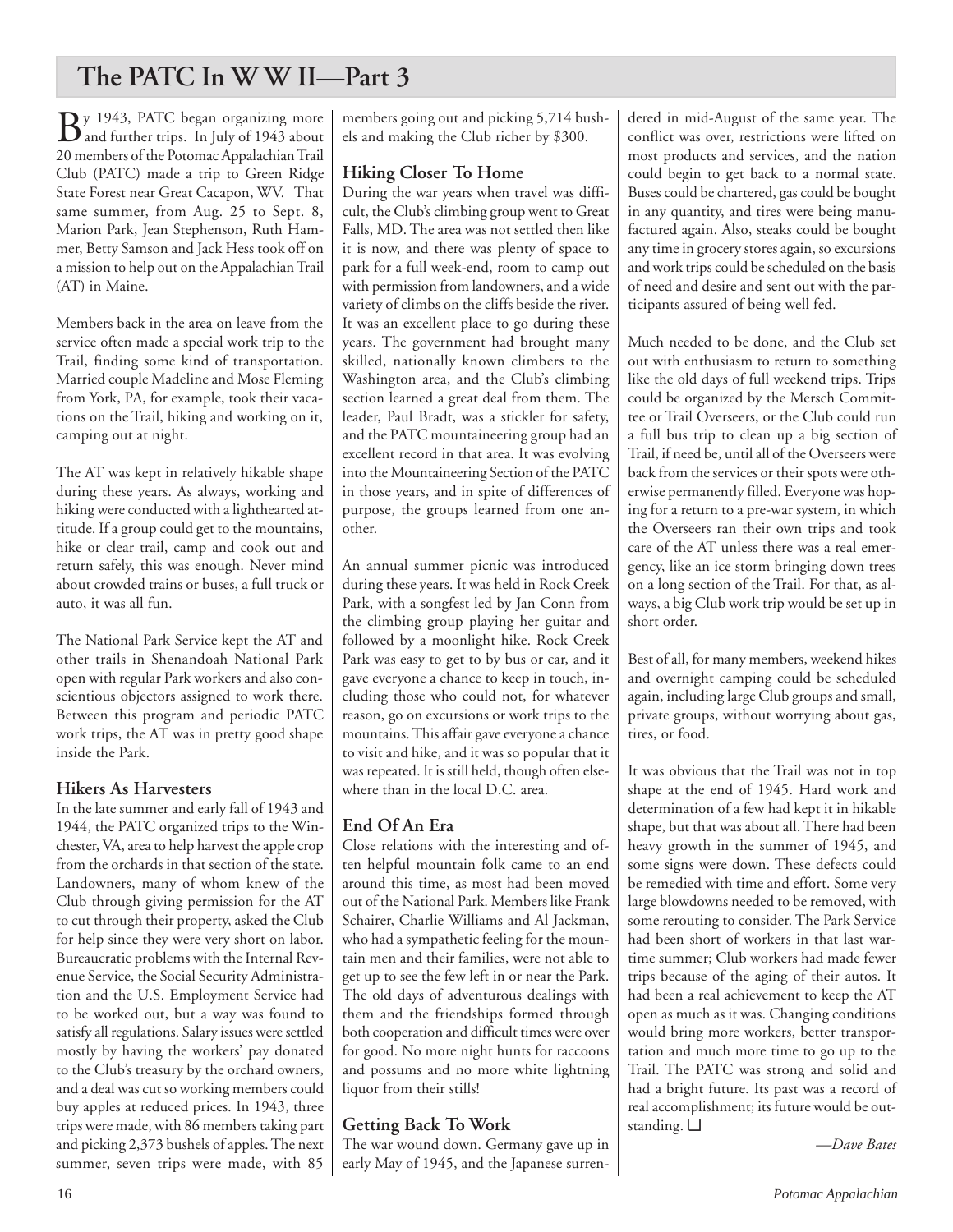## **Trail News around the World**

Last July, President Clinton formally des-ignated the Potomac River as one of the first 14 American Heritage Rivers in a program designed to aid local efforts to protect the natural, cultural, and economic resources of the waterways. The Potomac was nominated for this designation by Friends of the Potomac, a group of citizens, elected officials, communities, businesses, agencies, and citizen groups. The group will serve as a liaison with federal agencies and will provide coordination as local communities and organizations implement such projects as fisheries enhancement, agricultural technology, heritage tourism, recreation, and environmental education—from the May/June 1998 *Potomac Basin Reporter* (the newsletter of the Interstate Commission on the Potomac River Basin).

The Roanoke Appalachian Trail Club was one of the recipients of the "Trails for Tomorrow" award. The award, sponsored by DuPont Cordura Nylon and presented to the top 10 National Trails Day events each year, provides a check for \$500 and over \$1,500 worth of gear and apparel to each winner. The RATC's event was themed "Take the Pledge," to encourage more people to become involved, and included informative exhibits and presentations, work and leisure hikes, and door prizes. Numerous area organizations participated in the event, and the Honorable Mayor David Bowers presented a proclamation declaring June 6, 1998 to be National Trails Day in Roanoke City. The mayor also presented Bill Gordge with the "Vibram Volunteer of the Year" award for the state of Virginia—from the Autumn 1998 *Trail Blazer* (the newsletter of the Roanoke Appalachian Trail Club).

The Great Smoky Mountains National Park is continuing its 39-year battle to remove wild hogs from the 530,000 acre park. The non-native hogs' destructive foraging is damaging what is considered to be one of the world's most biologically diverse regions. The hogs also dine on species of snails and salamanders found only in the park, eat wildflowers and the eggs of groundnesting birds, and compete with black bears and wild turkeys for nuts. Efforts to eradicate the hogs include hunting, trapping, and relocating. Officials believe the hog population might finally be in check—from "Great Smokies in Perpetual Effort to Snuff Out Wild Hogs," the *Enterprise Mountaineer* (a Waynesville, NC newspaper)

Barbara and Gilbert Loo, PATC members since 1959, completed hiking the Appalachian Trail this last May. It took them 58 years, and "they definitely hold the record for the longest section-hike," according to Laurie Peel Potteiger of the AT Conference Staff.- *AT News,* Nov-Dec 1998.

Virginia's first Greenways and Trails Conference will be held May 2-4, 1999 in Roanoke, sponsored by the US Forest Service and Virginia Department of Forestry. The theme will be Connecting our Commonwealth, and there will be workshops, field trips, and the dedication of a local greenway. Further information may be had from Angela Lacombe, 804/ 798-0045. -*AT News,* Nov-Dec 1998.

*—Paula Strain*

## **Donations**

Our heartfelt THANK YOU to those members who have given additional donations with their dues renewal fee to the individual funds listed below. Our mission of protecting the Appalachian National Scenic Trail and side trails throughout Virginia, West Virginia, Maryland, and Pennsylvania, is assured through generous donations from you. It also helps greatly to insure that these protected trail lands can be enjoyed by future generations.

### **Donations received in November**

Funds: G - General; T - Trail Lands; S/C - Shelters, Cabins, Cabin Lands; HQ - Headquarters Capital Repair; E -Endowment

| John W. Bridges<br>Peter and Julie Coan<br>Michael and Edie Daharsh<br>John E. Dent<br>Jeanine and Peter Faulkner<br>Gerard Gold<br>Leslie and Richard Harps<br>Jane D. Highsaw<br>Joseph and Mary Howard | G<br>E<br>S/C<br>G<br>S/C<br>S/C<br>T. | Dee and Robert Leggett, Jr.<br>Lawrence Linebrink<br>Carol L. MacKinnon<br>Eric and Jane Massant<br>Thomas E. Mullen<br><b>Judy Guse-Noritake</b><br>Jean Patterson<br>Robert H. Poole<br>Carol Anne Robertson | G:I:S/C<br>G<br>S/C<br>G<br>S/C<br>T: S/C: E<br>S/C |
|-----------------------------------------------------------------------------------------------------------------------------------------------------------------------------------------------------------|----------------------------------------|----------------------------------------------------------------------------------------------------------------------------------------------------------------------------------------------------------------|-----------------------------------------------------|
|-----------------------------------------------------------------------------------------------------------------------------------------------------------------------------------------------------------|----------------------------------------|----------------------------------------------------------------------------------------------------------------------------------------------------------------------------------------------------------------|-----------------------------------------------------|

Three new Life Memberships were purchased since the last issue of the PA: Gerard Gold as of November 12, Lawrence Linebrink as of November 19, and Marilyn Stone as of November 24. Thank you all for becoming Life Members of the PATC.

Life Memberships can be obtained by sending \$500 in one sum, or you can make four monthly payments of \$125 each. Don't forget that the spouse of a current Life Member can obtain Life Member status by paying \$250, which is half the regular Life Membership fee. All Life Member payments go directly into the Endowment Fund and are totally tax deductible.

A brief note about DUES RENEWAL NOTICES. The expiration date on your membership card reflects the month in which I generate the dues notices. Your membership will not expire exactly on the date shown, but it will shortly thereafter if the dues notice remains unpaid after that month. I normally generate the dues notices sometime after the 10th of the month, so please be patient if you think your membership has passed the expiration date. If it passes a couple of months, then please contact me as there is a problem we need to correct.





**Answer:**

John and Curt Oliphant.

*—Lynn Witwer*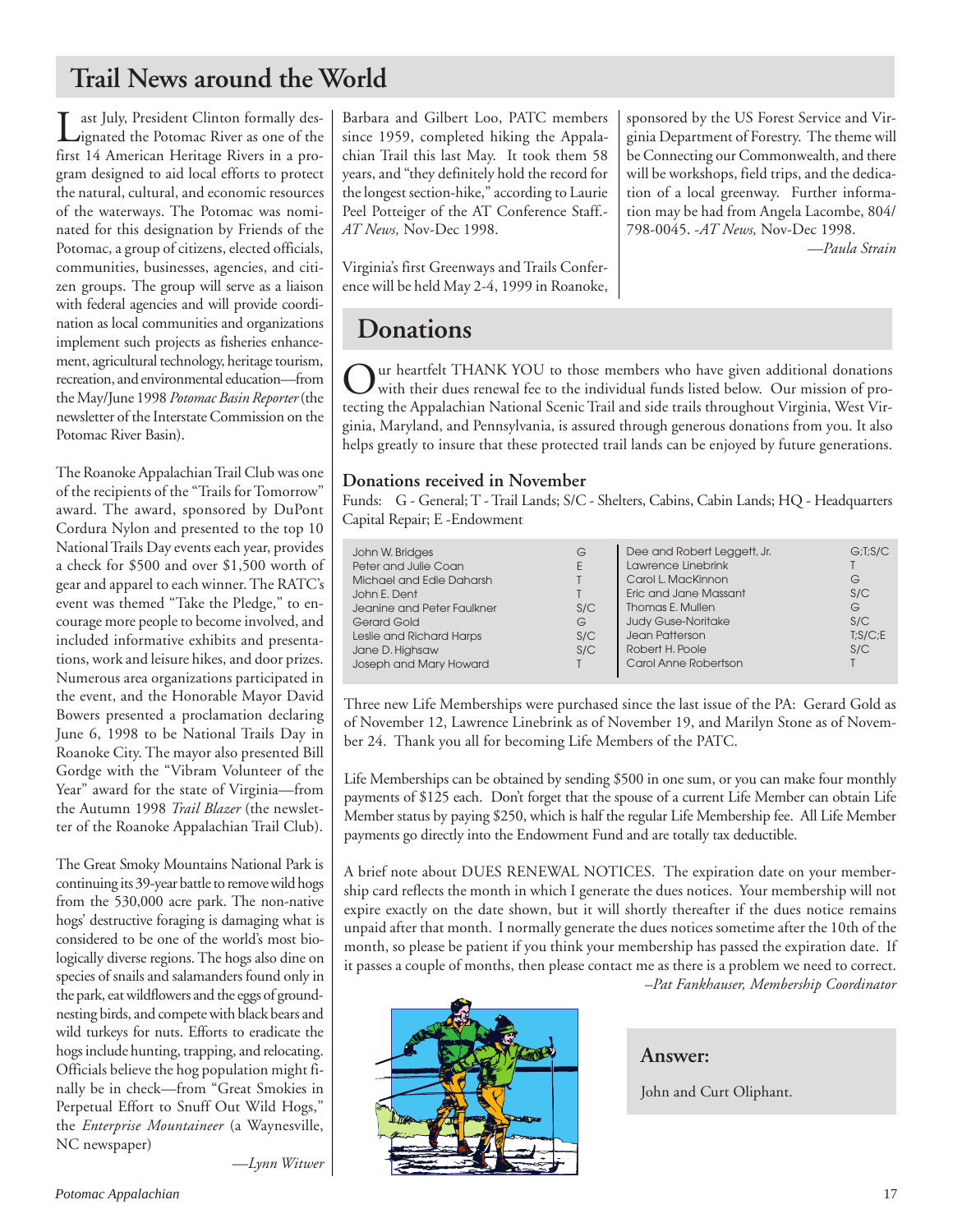## **Trailhead**

**Winter Activities**<br> **A** lthough most hikers and trail workers Although most hikers and trail workers<br>tend to lay low during hunting season at least in those areas where hunting is allowed—and then break for the holidays, cabin fever can easily set in early in the New Year. Not to mention the need to burn off a few of the thousands of calories consumed in those holiday meals!

In spite of the unpredictability of mid-Atlantic winters, PATC maintains a surprisingly active schedule through the winter months. Most of the series hikes continue on a year-round basis and are cancelled only when road conditions would make it difficult for most people to reach the trailhead.

Even trail maintenance continues during the off season: An occasional balmy day during the January thaw or at other times might encourage overseers to shed their outer garments and venture out to do a little clearing or blazing, particularly if there is little or no snow on the ground. But in other years, severe weather has all but shut down most trail activities. Only time will tell what the winter of '99 will bring!

Breaking trail in foot-deep snow can be hard work, but one alternative could be to use snowshoes. Let the Trailhead editor know if you have had any experiences with snow shoeing in PATC-land, and we will try to publish something on the subject in next month's column.

## **Fire Danger**

Hopefully, by January, enough rain will have fallen to reduce the risk of forest fires caused by the lack of rain since July. The Park Service has posted severe restrictions on any open fires in the SNP and, in general, these same conditions exist on most of PATC trails. There has already been forest fire activity in the SNP and nearby national forest lands. The situation has been compounded by last winter's ice storm, which has left abundant fuel on the forest floor. Most of the shelter springs are dry so if you are planning to backpack, carry plenty of water or make sure you take advantage of known sources.

## **PATC North in Action**

Big Spring High School Environmental Club in Newville, PA, worked 157 hours on the Tuscarora Trail in PA and on the Warner Trail. North Chapter volunteers also recently installed a new bridge on the Tuscarora Trail. An October 3rd work trip brought out 19 hearty souls to work on the AT and most paused, at the end of the day, to enjoy a delicious steak dinner at Gypsy Spring Cabin. A pleased Charles commented that this was the best work trip so far this year.

### **Cadillac Crew On Sugarloaf Mountain**

Led by MD Metro District Manager, Liles Creighton, and trail overseer, Trudy Thompson, the Cadillac Crew tackled some serious erosion problems on the Sugarloaf Mountain Northern Peaks Trail. The threat of rain over the weekend never materialized, and the weather was excellent for trail work. Saturday the crew continued the work from a previous trip on a steep section near the northern peak. Sunday the crew worked a steep section of the trail near West View parking. The excellent weather and popularity of the trail near the parking lot resulted in over 300 hikers passing through the work site. With all the hikers, the trail traffic was the equivalent to a bad day on the beltway. A lot of the hikers stopped to ask, "what are you doing?" and expressed appreciation for our efforts. The crew spent Saturday night at a campground provided by the Stronghold Corporation. Robert Duffin brought a telescope, and the crew was treated to views of the moons of Jupiter and the rings of Saturn through breaks in the clouds.

## **More Work In Rock Creek Park**

Due to enthusiastic support, Mark Anderson plans to expand the 1999 schedule for work trips in Rock Creek Park. The first trip will be on Saturday, March 13th to continue the Theodore Roosevelt Side Trail relocation project to move the trail up the hill away from Rock Creek's lapping waves. Thus far, three work trips have focused on this relocation project. As usual, the crew will meet on Saturday morning for a half-day of work, leaving the remainder of the weekend for other activities such as hiking in the park.

### **Central District's Blue & White Crew**

Continuing our feature on trail crews. The Blue & White Crew was formed in the mid-80's by the former SNP Central District Manager, Anneliese Ring, to support Central District overseers with projects too big for a single overseer such as clearing storm damage, erosion control, and major tread rehabilitation. One might think Blue & White refers to the colors of the blazes on the trails in the Central District maintained by PATC. Not so, it stands for the colors of the Bavarian flag and reflects Annliese's heritage (and the colors of the BMW symbol).

Weekend work trips are usually scheduled monthly and average 10 to 15 crewmembers. Starting next year the crew hopes to settle on either the 2nd or 4th weekend of the month and plans to continue crew work in the winter months, weather permitting. The crew spends Saturday night at selected PATC or Park Service cabins close to the work site and meets either at the cabin or at a designated trailhead. Saturday is usually spent working blue blaze trails while Sunday is spent on the AT. Crewmembers chip in on Saturday dinners and Sunday breakfasts. An added culinary delight is the chocolate-covered peanutbutter cake courtesy of Judy Kutz. The crew has also been known to sample a few brews on Saturday evening. Next season the crew will focus on building a core of Blue & White regulars, helping educate overseers on trail

## **Volunteers - Appointed in November**

| winter's ice storm, which has left abundant                                                                                                      | <b>Trail Overseers</b> |                                                                         |
|--------------------------------------------------------------------------------------------------------------------------------------------------|------------------------|-------------------------------------------------------------------------|
| fuel on the forest floor. Most of the shelter<br>springs are dry so if you are planning to back-<br>pack, carry plenty of water or make sure you | Katharine Sharpe       | Bull Run-Occoquan Trail - Bull Run Park to<br>Route 28 Parking Lot      |
| take advantage of known sources.                                                                                                                 | Sharon & Roger Vines   | Massanutten East Trail - Kennedy Peak Trail to Camp Roosevelt           |
| <b>PATC North in Action</b><br>From Charles Irvin come some recent high-<br>lights from the PATC North Chapter. Ed                               | Keith Trevvett         | Trayfoot Mountain Trail - 2nd Summit (3121 elev.) to<br>Paine Run Trail |
| France, with 24 high school students from                                                                                                        | Dale Saylor            | Chancelorsville History Loop Trail to Maury Birthplace Trail            |
| 18                                                                                                                                               |                        | Potomac Appalachian                                                     |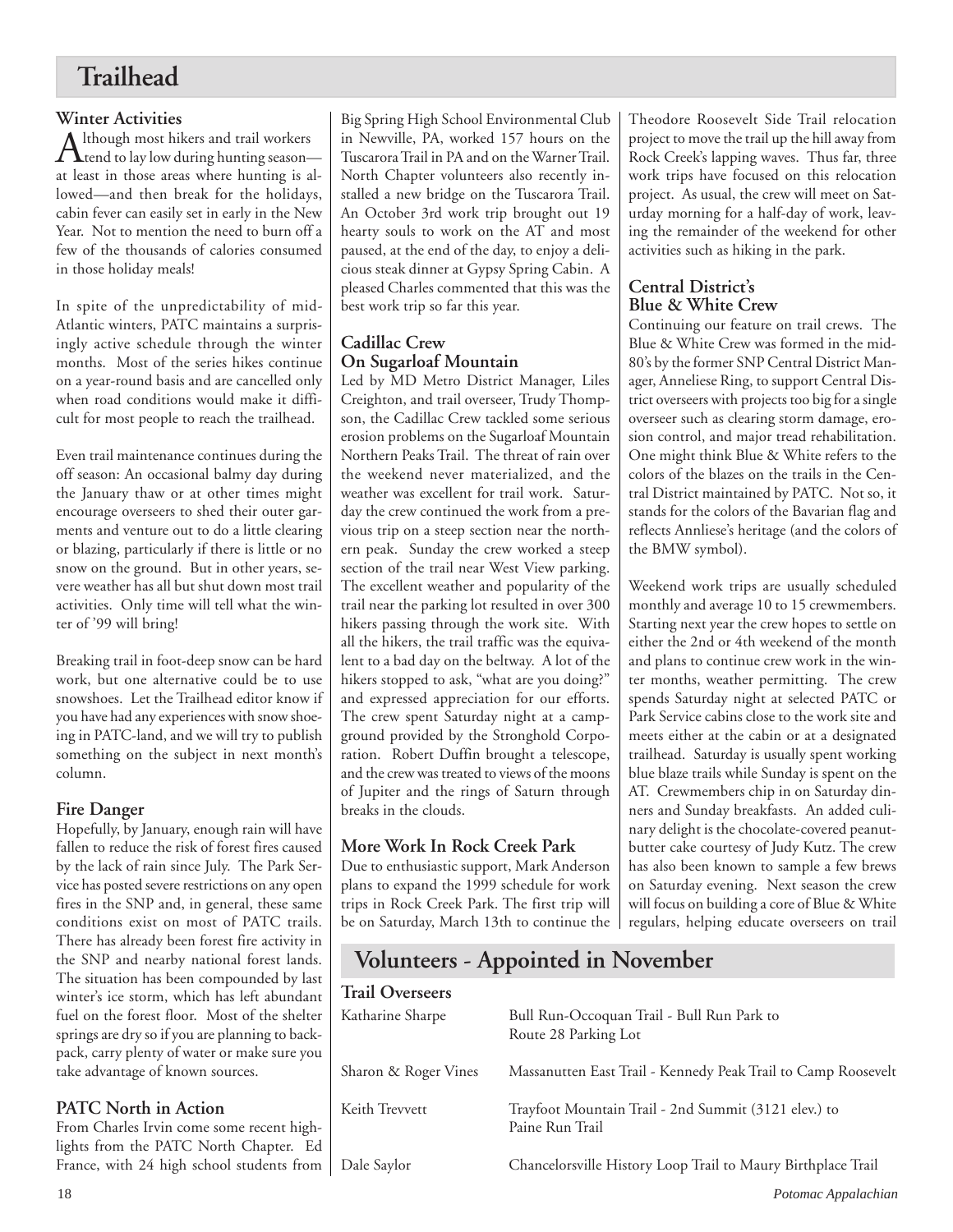## **Trailhead**

maintenance and repair techniques, establishing close communications with the Park Service trail crew, and keeping the trail system in the Central District as one PATC can be proud of. The crew plans to conduct a Central District Overseers Workshop in the spring modeled after George Walters' North District Overseers Workshop. Current crew leaders Kerry Snow, 301/570-0596, and Charles Hillon, 703/754-7388, welcome all volunteers, young and old, new and experienced.

By the way, Anneliese Ring "retired" last year to finish her hikes of the PCT and AT. Besides being a District Manager, she has served PATC as Supervisor of Trails and is a wellloved long-time PATC member.

### **Range View Cabin**

Renovation of Range View Cabin in the SNP North District continues, with two-thirds of the new pine floor nailed in place as of the

## **PATC Planning Session**

On December 5, at Highacre in Harpers Ferry, PATC council members, committee chairs, and others attended a planning session as a follow-up to the August planning retreat at Blackburn. After some discussion in the morning about the most important issues facing the Club, the group divided into three smaller sessions to discuss each of the three issues they decided to tackle that day.

end of November. George Still, who is heading this project, stated he hoped that work would be completed by the end of the year. During the last two months, the cabin was completely emptied, the old floor boards and floor support system were removed, new sill timbers were set, and a joist-and-header system was installed. Construction work is being performed under the tutelage of Mike Ritoli, who drew up plans for the work, and Mike Etherington, the cabin overseer. Heidi Forrest is repointing the old stone chimney and relining the fireplace. In order to meet the National Park Service Cultural Compliance mandates, the new floor is being constructed to replicate the floor that was removed — 5/8 inch thick tongue-and-groove Southern yellow pine. It is estimated that the floor was last replaced in the 1960's. No record has been found of the original floor construction, which occurred in about 1933. One interesting discovery, and one that has somewhat slowed the work, is that the original stone walls are not exactly in-square. But, considering what tools were available 65 years ago, it's pretty darn close! Look for Range View Cabin to be ready for overnight stays in the near future.

### **Tool Time**

During the off season, take advantage of "Tool Time" with Liles Creighton and bring your trail tools to PATC Headquarters tool room for sharpening and repair. Please tag the tools with your name, type of repair, and need date before dropping them off at Park Street. If you need to make special arrangements, contact Liles at 410/573-0067.

Please send any interesting tale, technical advice, individual or group accomplishments, and trail maintenance questions to Trailhead, c/o Jon Rindt, 7861 Colonial Village Row, Annandale, VA 22003 or to jkrindt@erols. com ❑

The first group discussed volunteerism in the Club; the second group, management, acquisition, and protection of lands; and the third group, the optimum balance between emphasis on cabins and trails. Other issues were tabled for future discussion throughout the year and at a possible second planning meeting.

Each group discussed the major challenges surrounding their issue and developed action plans for ensuring success in their area. The three groups will continue to meet separately, as necessary, to further develop their ideas. Look to the PA throughout the year for updates on these issues.

For more information or if you're interested in providing input to these groups, please contact Walt Smith at wsmith@visuallink.com or 703/242-0693.

*—Bianca Menendez*

*PATC members resting during the Wineberry Cabin dedication, which occurred on Saturday, November 14, in Lydia, VA, on PATC's Vining Tract.*

*Pictured here in the foreground left to right are Richard Vetland (who sported a highly appropriate tuxedo a la denim jeans for the occasion), Lauren Lang, Larry Lang (who showed his own unique dress for the event with suit coat and tie over jean overalls), Hugh Robinson, and Marilyn Stone. Good food and spirits were enjoyed and many stories were told of notable events that occurred during the refurbishing of this wonderful old cabin. Richard and Larry will continue as cooverseers of Wineberry Cabin. Word has it that it will be available for rental as soon as the "finishing touches" have been put into place. Many kudos go out to the crew for all of their work put into the great transformation of Wineberry Cabin (see the November PA Wineberry article for more information). Look for rental information in upcoming* **PA** *announcements.*